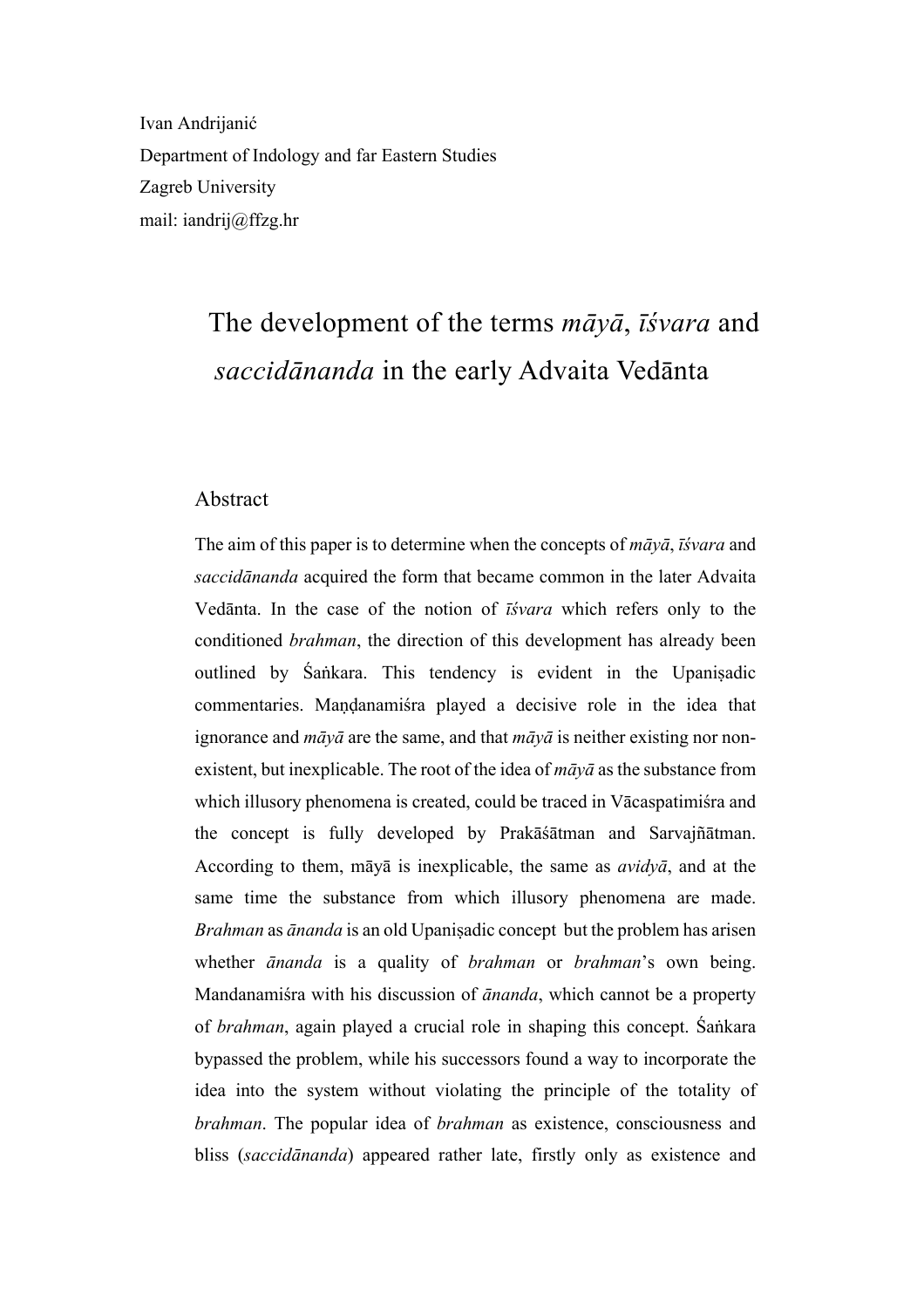consciousness in Śaṅkara's Upadeśasahasrī, and then, probably from Sarvajñātman onwards, the formula takes its well-known form, although the compound is not yet fully stabilized as *sukha* appears interchangeably with *ānanda*.

### Introduction

There is a certain level of discrepancy between the popular notions of Advaita Vedānta and the historical development of its concepts. Advaita Vedānta appears in contemporary discourse not only in scholarly discussions, but also in the popular discourse of the daily religious experience of the wider Hindu community, lay and monastic. In this paper I would not problematize these differences, but I would try to determine more precisely when and how certain concepts developed and acquired current outlines that are present at different levels of discourse, popular and scholarly.

Paul Hacker, in his 1950 article, systematically and precisely discussed terminological and conceptual differences between Śaṅkara and his successors. Although Hacker convincingly demonstrated key conceptual and terminological differences, it remained largely unclear when and under what circumstances these changes occurred. Hacker focused on the concepts of *avidyā* 'ignorance', *nāmarūpa* 'name and form', *māyā* 'ignorance', and *īśvara* 'Lord, God' and on the differences between Śaṅkara's understanding of these concepts and their properties in later Advaita Vedānta. For Hacker, this analysis serves only the purpose of establishing Śaṅkara's authorship. However, Hacker's analysis, in addition to verifying authorship, also has historical consequences because it points to the direction of the development of these concepts. One of earlier authors, mentioned by Hacker in his 1950 article, who also reflected more systematically on the differences between Śaṅkara and the later development of Advaita Vedānta was Svāmī Saccidānandendra (1880–1975). 1

<sup>&</sup>lt;sup>1</sup> See Satchidanandendra (1998) where the author tries to distinguish Śaṅkara's original doctrine from later systematizations. In his 1929 work Mūlāvidyānirāsah in Sanskrit (translated by A.J. Alston in 1997 into English as "Heart of Sri Samkara"), the author, still under the name Subrahmaṇya (author's given name before ordination), singled out the peculiarities of Śaṅkara's use of the term avidyā. Hacker (1950, p. 257) mentions this work which served him as a confirmation of his own insights. Hacker also notes that in Mūlāvidyānirāsah all later characteristics of avidyā, which are foreign to Śaṅkara, can be found. Cf. also Satchidanandendra's magnum opus Vedāntaprakriyāpratyabhijñā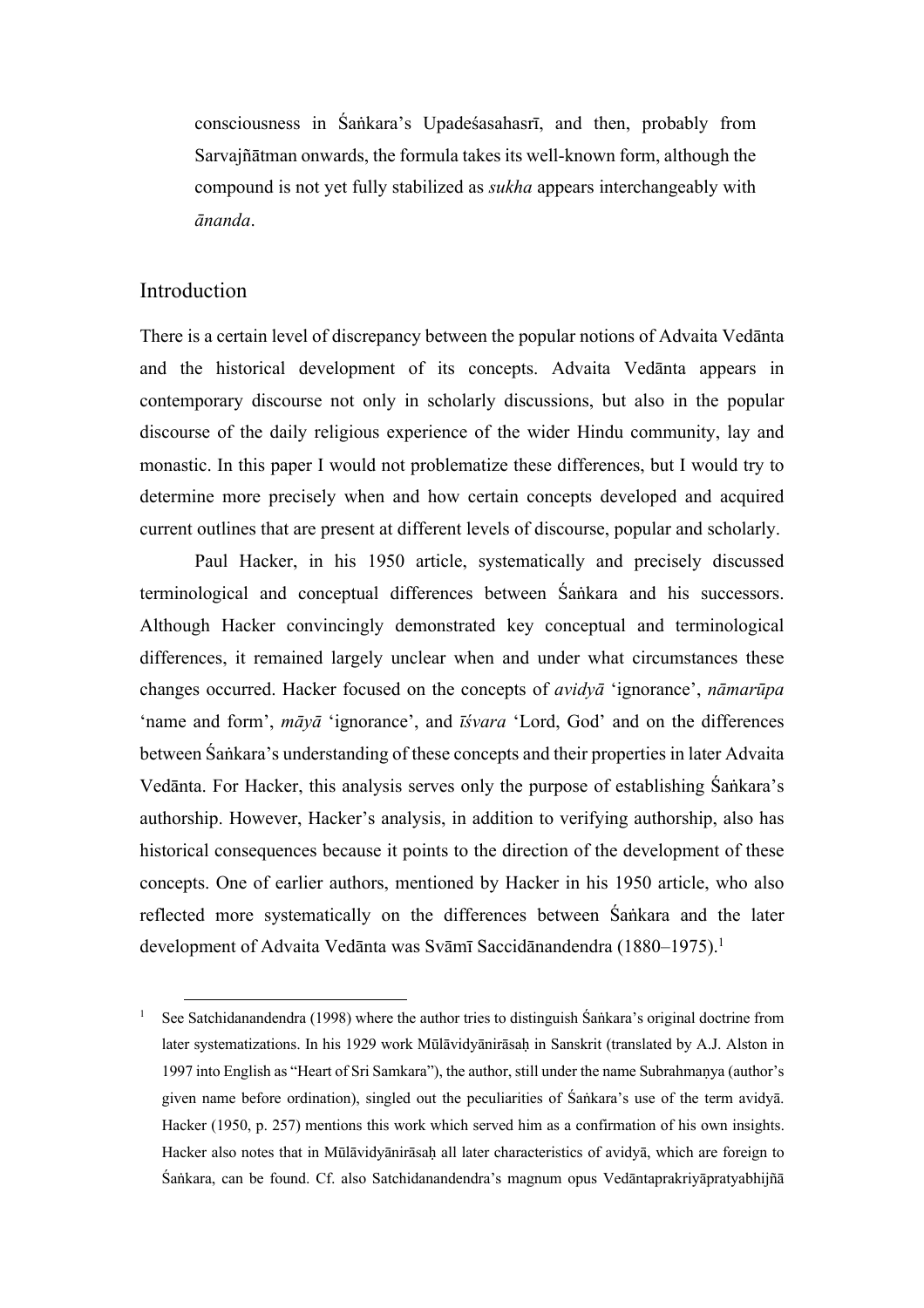This paper will focus on three concepts: *māyā* "illusion", *īśvara* "Lord, God" and *saccidānanda* "existence, consciousness, bliss", and when and how they acquired the properties for which they are more widely known. In Śaṅkara, *māyā* is not yet a clearly defined philosophical concept, (*parama*-)*īśvara* is not yet used exclusively for the conditioned, lower *brahman*, while the term *saccidānanda* does not even appear in works that can reasonably be considered Śaṅkara's. <sup>2</sup> The notion of *saccidānanda* can be linked to the concept of the *ānanda*-nature of *brahman* which is also foreign to Śaṅkara.

#### Māyā

Hacker (1950, pp. 268–272) argued that Śaṅkara in BSBh did not use the term *māyā* as a philosophical concept. The frequency of use of the term is surprisingly low compared to the importance of the term in later Advaita Vedānta.3 The fact is that in BSBh *māyā* is indeed used most often in terms of the illusory activity of a magician; *māyā* denotes

<sup>(</sup>available in A.J. Alston's English rendering under the title "The Method of the Vedānta", 1st ed. Kegan Paul International Limited, London, 1989).

<sup>&</sup>lt;sup>2</sup> Brahmasūtrabhāsya as a work that defines Śaṅkara as an author, is usually considered the standard for determining his authorship. Sureśvara in three passages (NaiṣS 4.74 and 4.76 and BĀUBhV 6.5.25), and Padmapāda in one (PañcP, third *maṅgala* verse) mention Śaṅkara by name. It follows from these and other claims that they were both disciples of Śaṅkara. Therefore, the commentary on Brhadāranyaka-Upanisad can be considered as authentic, together with the commentary on Taittirīya-Upaniṣad, also commented upon by Sureśvara. External evidence for Śaṅkara's authorship of the Upadeśasāhasrī is provided by Mayeda (1973). The terminological correspondence along the Hacker's criteria of BhGBh, Upad, KeUBh (both Pada and Vākya), ĪUBh with BSBh was established by Mayeda (1965a, 1965b, 1967, 1967–1968, 1973) and Andrijanić (2020a). Moreover, the stylometric analysis of Andrijanić (2020a and 2020b) and Andrijanić & Bąkowski (forth.) confirms Śaṅkara's authorship of all these works together with commentaries on Aitareya-, Muṇḍaka- and Praśna-Upaniṣad.

<sup>3</sup> In the machine segmented text of the BSBh, *māyā* 'illusion' and *māyāvin* 'magician' occur 27 times which makes a very low frequency of 0.023%. The word count of BSBh is calculated using GRETIL e-text segmented by Jacek Bąkowski, whom I would like to thank. Bąkowski uses the machinelearning method of segmentation developed by Hellwig & Nehrdich (2018) according to which BSBh consists of around 117 391 words. This number is not entirely accurate and varies with respect to the convention how to separate (or not) certain compounds.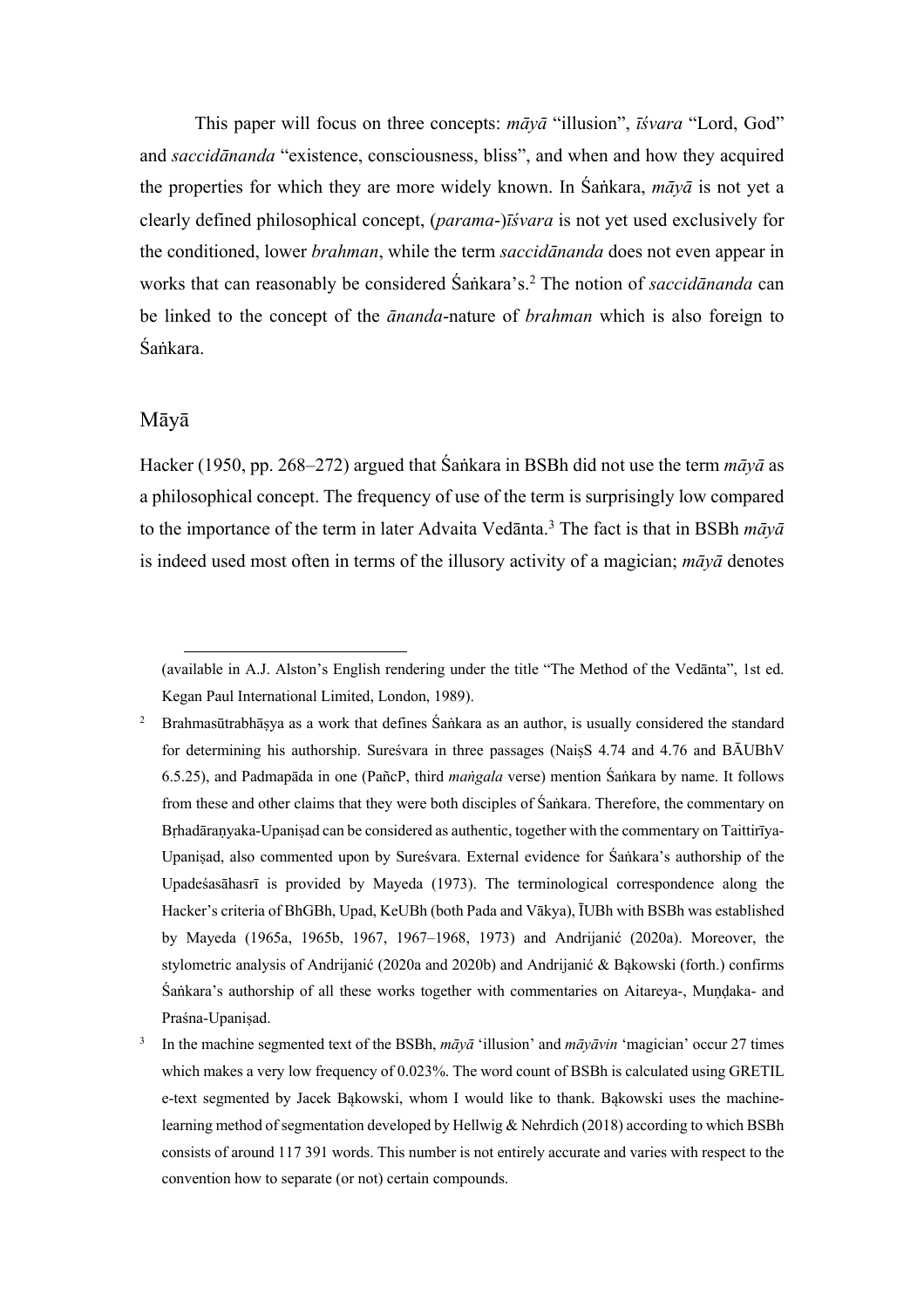illusion or mirage and it is not used as a metaphysical concept.<sup>4</sup> Sankara describes  $m\bar{a}y\bar{a}$ as deception (*alīka*, *vañcana*), and in a half of the cases where it occurs, *māyā* appears as *īśvara*'s miraculous creative power (Hacker 1950, p. 271). According to Hacker (1950, p. 272), such an idea of divine creativity came to Śaṅkara from Vaiṣṇava theological context. Furthermore, Śaṅkara never used the term *māyāvāda* to designate his doctrine.<sup>5</sup> In the BSBh and BhGBh  $m\bar{a}y\bar{a}$ , however, is not entirely devoid of its metaphysical dimension which is present in the examples in which *māyā* is described as belonging to the Lord. The metaphysical dimension of the term *māyā*, however, has completely disappeared in the Upaniṣad commentaries. Thus in BĀUBh the term *māyā* occurs only six times, in ChUBh and in KaUBh three times,<sup>6</sup> while in TaittUBh, IUBh and MUBh *māyā* does not appear at all.7 In all these cases, *māyā* is only an illusion, a deceptive activity of a magician, never used in terms of the primary material or substance of which the illusory universe is made nor is it ever used as a synonym for *avidyā* as in the later Advaita Vedānta. Moreover, in Upaniṣad commentaries *māyā* is used only in incidental remarks as a parable by which Śaṅkara describes the illusory nature of the phenomenal world.8

Thus, three groups of Śaṅkara's texts can be distinguished with regard to the use and frequency of the term *māyā*. (1) *Māyā* occurs most frequently in BSBh, where, although it has no conceptual weight, it often appears as the miraculous or creative power of the Lord. In this context, it also occurs in BhGBh, as a miraculous power of Viṣṇu. Here it should be borne in mind that in the Gītā itself, the term is used as Kṛṣṇa's creative force.9 (2) In the commentary on the Gauḍapādīyakārikās, *māyā* appears as a metaphysical concept. But this is because in the *kārikā*s itself (mostly in the second and

<sup>&</sup>lt;sup>4</sup> Hacker notes that there is an exception to this rule, and these are the cases in which the term  $m\bar{a}v\bar{a}$  in the metaphysical sense appears in the text that Śaṅkara comments on. Such is the example of the commentary on Gauḍapādīyakārika 1.17; 2.12; 2.18; 3.11 etc. where *māyā* appears in a distinct philosophical sense.

<sup>5</sup> Śaṅkara refers to his doctrine as *veda*-, *vedānta*-, *brahma*-, and *ātma*-*vāda* (Hacker 1950, p. 268).

<sup>6</sup> BĀUBh 1.5.2; 2.3.6; 2.4.12; 2.5.19; 3.5.1; 4.3.9; KaUBh 3.12 (1.3.12); KaUBh 6.1 (2.3.1) (twice); ChUBh 5.10.1 (twice); 5.10.7.

<sup>&</sup>lt;sup>7</sup> For the very similar use of the term  $m\bar{a}y\bar{a}$  in other Śaṅkara's works cf. Mayeda 1965a, pp. 172–183 (BhGBh); 1965b, pp. 184–186 (Upad); 1967, pp. 45–46 (KeUBh); 1967–1968, p. 78 (GKBh).

<sup>8</sup> The term *māyā* appears n BhG and GK and Śaṅkara in his commentary gives the term some terminological weight while following the commentated text.

<sup>&</sup>lt;sup>9</sup> On the  $m\bar{a}y\bar{a}$  as Visnu's miraculous power in BhGBh see Mayeda 1965a, pp. 176–177.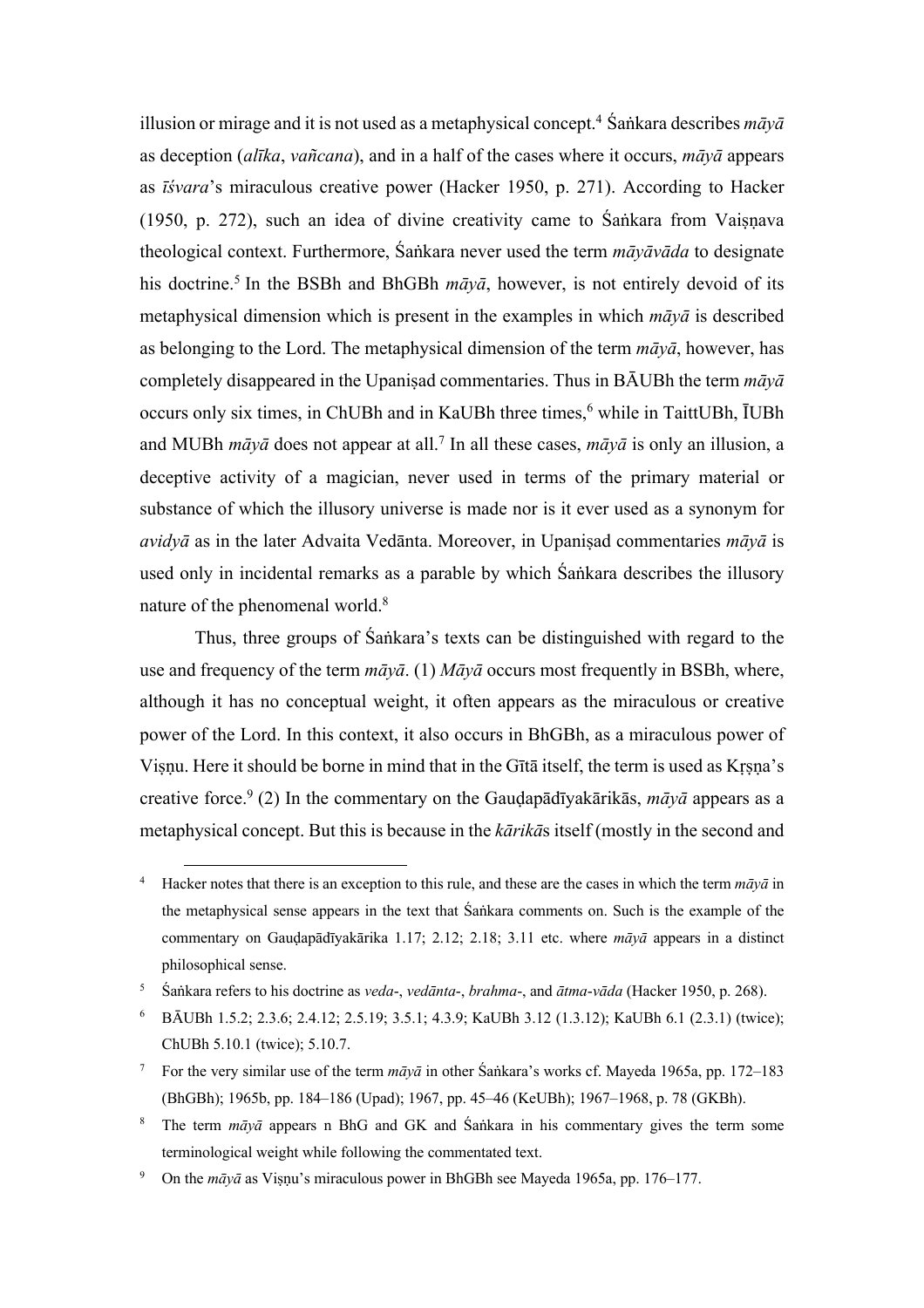third chapters) *māyā* appears as a more or less developed philosophical concept; as Śaṅkara's text is a commentary, it is natural that the concept of *māyā* also carries a certain conceptual weight. Still, even there *māyā* is not a primary material of the illusory appearances nor is it the same as *avidyā*; (3) On the other hand, in all commentaries on the Upaniṣads the term *māyā* plays almost no role, and occurs very rarely, mostly in parables where the world is compared to an illusionist's work.

From this it can be tentatively assumed that BSBh did not originate in the same period of Śaṅkara's literary activity when the commentaries on the Upaniṣads were composed.

Sureśvara does not use the term *māyā* in NaiṣkS. In the commentary on Śaṅkara's TaittUBh *māyā* appears several times, but in a very similar fashion as in Śaṅkara. In TaittUBhV 2.374 the differentiation of name and form (*nāmarūpa*) from Visnu is compared with the work of a magician, and the magician is in 2.378 called *īśvara*. In the same verse, *īśvara* creates the world through *māyā*. The parallel with Sankara is evident in the Vaisnava theological context, as well as in the mention of *māyā* as *īśvara*'s creative power. In BĀUBhV 2.1.266, Sureśvara invokes the famous illustration of snake and rope to exemplify the claim that this whole world is just *māyā* and that the only truth is *ātman*. Sureśvara then quotes BhG 7.14 and 7.15 (BĀUBhV 2.1.269 and 270), two of the three *śloka*s where *māyā* is mentioned in BhG. Since the quoted verses are uttered by Kṛṣṇa himself, this belongs more to the Vaiṣṇava theological context than to the systematic philosophical elaboration of the concept.

Other Śaṅkara's followers, however, use the term *māyā* more as a philosophical and metaphysical concept. For Śaṅkara's disciple<sup>10</sup> Padmapāda, *māyā* is no longer just an illusion but a factor that creates illusory phenomena, as well as the substance from which illusory phenomena are made. Thus in Padmapāda's Pañcapādikā (p. 10, line 8), the false appearance of silver in the shell consists of *māyā* (*māyāmaya*), while on p. 11, (line 5), the appearance of difference is manifested by *māyā* (*māyāvijṛmbhita*).11 In Pañcapādikā *māyā*, however, occurs only nine times; although it is already taking on

<sup>10</sup> In the monastic tradition, Śaṅkara's hagiographies and manuscript colophons, Padmapāda is always considered Śaṅkara's direct disciple. In addition to tradition, we may mention that Padmapāda mentions Śaṅkara by name in the third *maṅgala* stanza of his PañcP from which it may be inferred that Padmapāda was indeed Śaṅkara's disciple.

<sup>&</sup>lt;sup>11</sup> It is interesting to note that Sureśvara, differently form Padmapāda, continues Śaṅkara's vague use of the term *māyā*. (see Andrijanić 2022)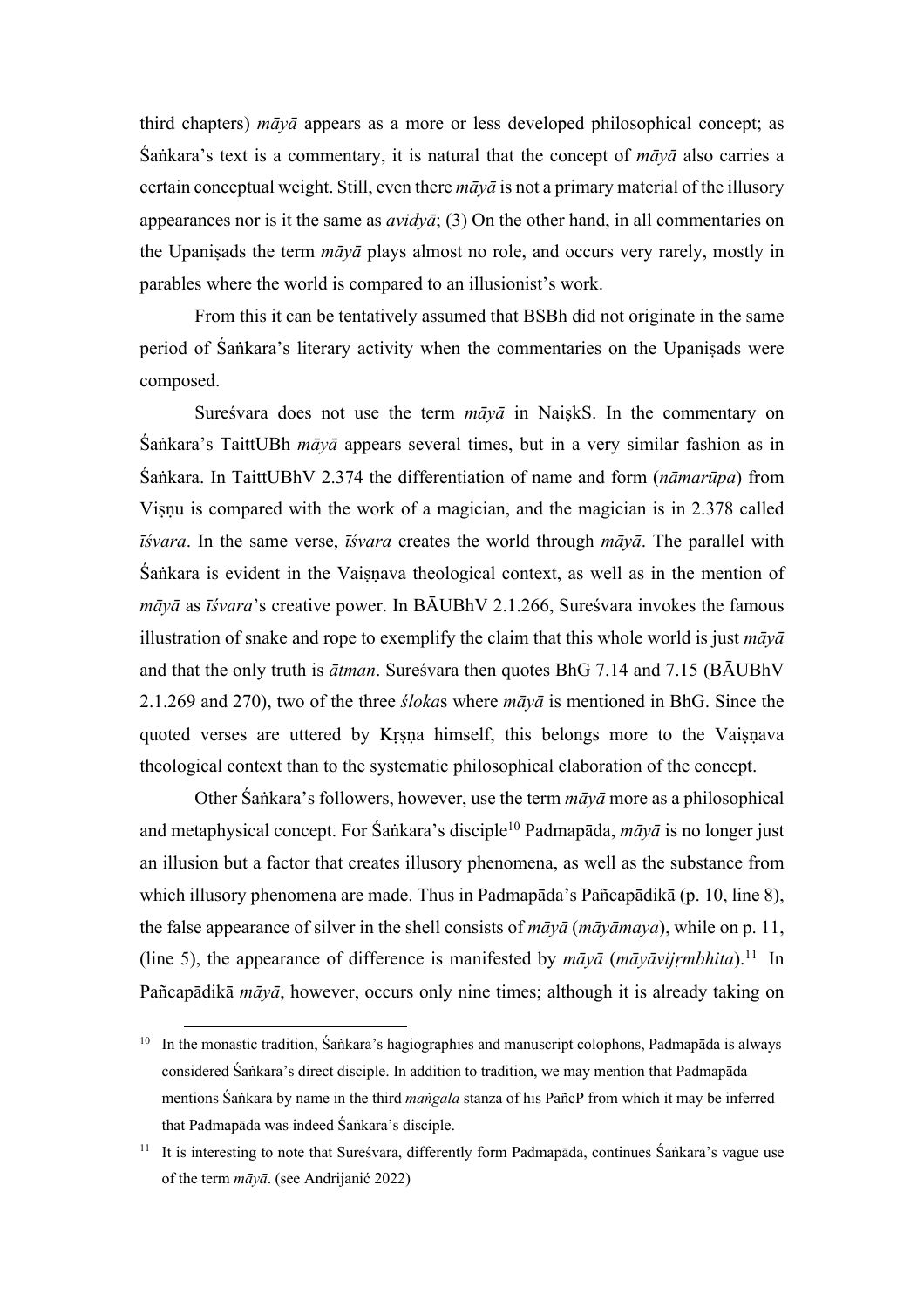the outlines of a metaphysical concept, the very rare occurrence of the term suggests that it is not so important for Padmapāda.

The later Advaita Vedānta development of the concept of inexplicability of *māyā* and *avidyā* as existent or non-existent is evidently due to Maṇḍanamiśra who strongly influenced Vimuktātman, Jñānaghana and Prakāśātman. The concept was developed in Brahmasiddhi (cf. from p. 9, line 11 to p. 10, line  $2^{12}$  where the terms *avidyā*, *māyā* and *mithyāvabhāsa* are treated as synonyms. *Avidyā* is not *brahman*'s own nature or of anything else, it is not absolutely existing nor non-existent. If it were the own nature of something (different or non-different from it) it would be real, which is at odds with the basic idea of ignorance. Therefore, *avidyā* is inexpressible. Maṇḍanamiśra, however, still does not consider *māyā* / *avidyā* to be the material cause or substance out of which illusory phenomena are made, as post-Śaṅkara Advaita Vedāṇta thinkers do. Although Maṇḍanamiśra considers *māyā* a synonym for *avidyā*, he also rarely uses the term.<sup>13</sup> As Thrasher (1993, pp. 60–62) observes, Maṇḍanamiśra uses *māyā* only for some special purpose, or as an illustration.

Vācaspatimiśra also mentions *māyā* in Bhāmatī very rarely. In Bhātmatī 2.2.2 he states that *māyā* is manifested (*pratyupasthāpita*) name and form. A significant idea is set forth further when Vācaspatimiśra claims that *brahman* is the material cause of the world, but only when he is penetrated by *māya* (*māyāveśa*). Here *māyā* has not yet been postulated as a material cause, as with later thinkers, but it has been brought into connection with it. The second important passage is Bhāmatī 1.4.3 wherein Vācaspatimiśra claims that *brahman*'s power of ignorance (*avidyāśakti*) is known as *māyā* and by other names. Obviously, Vācaspati does not yet displays a tendency to systematize the teaching of *māyā*, which can be seen from the rare use of the term and from the fact that he does not resort to detailed elaboration of the ideas presented.

In Vimuktātman's Iṣṭasiddhi (c. 1000 AD) *māyā* is developed in a complex philosophical concept and *māyā* occurs much more frequently. Vimuktātman's theory of *māyā* is embedded into his defence of the *anirvacanīya-khyāti*, Advaitic view on error, against the views adopted in the other systems. Vimuktātman, just like Maṇḍanamiśra, often claims that *māyā* is inexplicable (*anirvacanīya*) both as real and

<sup>12</sup> Cf. Thrasher 1993: 1–2

The term appears 12 times, but twice in quotations (both times in the mentioned quotation from RS 6.47.18).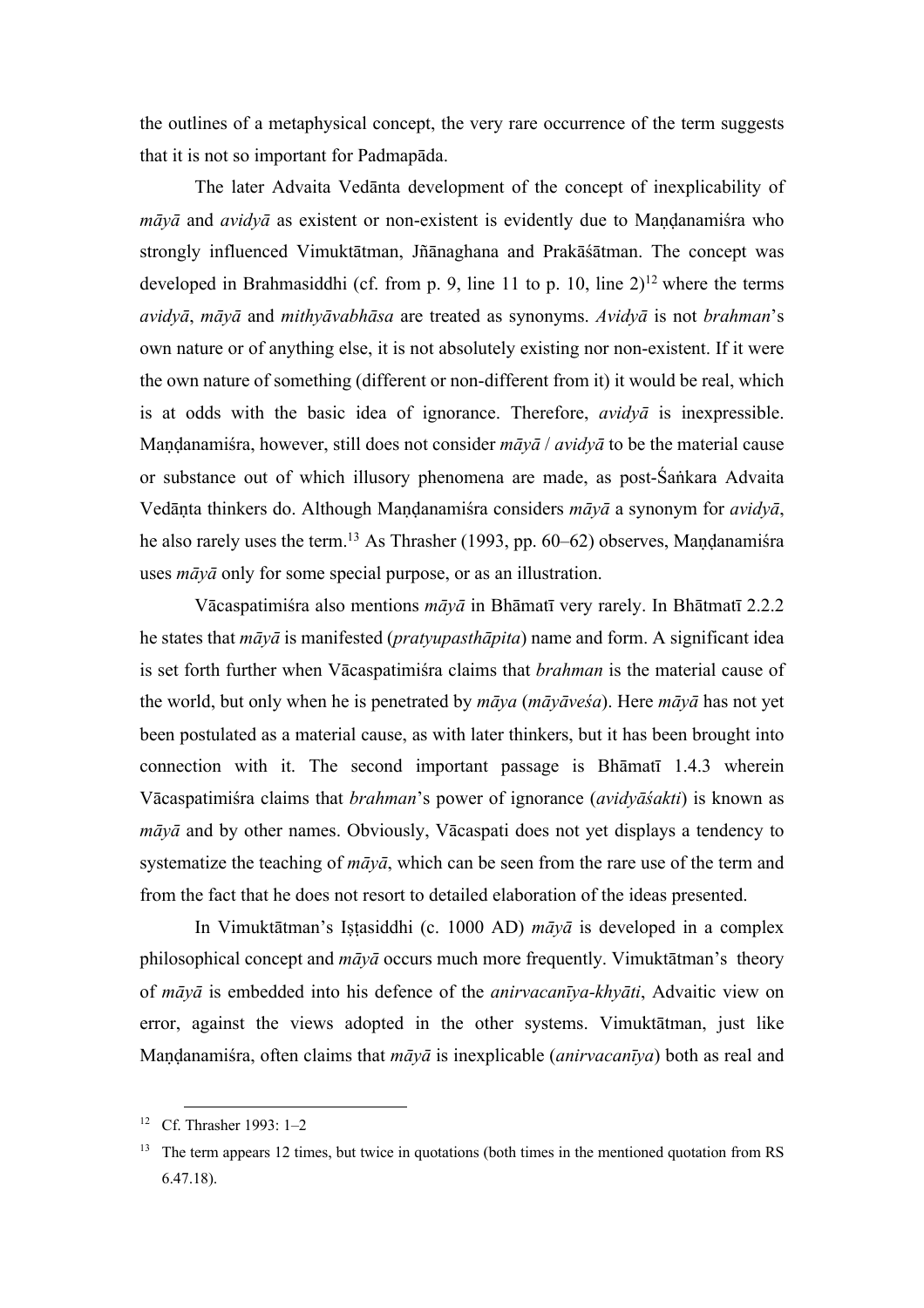as unreal. <sup>14</sup> In IṣṭS (1.34, p. 144; cf. 1.65), the material cause (*prakṛti*) of the universe is denoted by words such as *avidyā*, *māyā* and others; <sup>15</sup> from *prakṛti*, illusions of *māyā* (*māyāmāyā*) appear. Elsewhere in Iṣṭasiddhi, the world is a product of *māyā*. <sup>16</sup> In 1.119 manifest (*vyakti*) and unmanifest (*avyakti*) are assumed (*kalpite*) by *māyā*. Difference (*bheda*) is designated as *māyā* in 2.76; 7.19 etc.

Same as Vimuktātman in Iṣṭasiddhi, Jñānaghana in Tattvaśuddhi <sup>17</sup> and Sarvajñātman in Samksepaśārīraka also follow Mandanamiśra's footsteps and equate *māyā* with ignorance, both of which they denote as a substance out of which the illusory phenomena is made of. Thus, in Jñānaghana's Tattvaśuddhi (p. 31, line 3f) *māyā* is a material cause of the world (*jagadupādāna*).18 On p. 244, 8ff, after equating *ajñāna* 'ignorance' with *māyā*, Jñānaghana postulates *māyā* as different from *abhāva*. <sup>19</sup> *Māyā* is, therefore, able to limit *brahman* that is (under the name *parameśvara*) reflected in *māyā*. In Sarvajñātman's Saṃkṣepaśārīraka 1.318 *avidyā* is *māyā*, cause of the world (*māyā jagatprakrtiḥ*); in 2.127 *avidyā* is called *māyā*, *tamas* 'darkness' *kāraṇa* 'cause' etc.

In Prakāśātman's Pañcapādikāvivarana (PañcPV, pp. 31–32), the idea of the sameness of ignorance and *māyā* is discussed in detail and defended against a number of possible objections to their identity. Prakāśātman, citing  $S<sub>V</sub>U$  4.10<sup>20</sup>, considers that both *māyā* and ignorance are material causes (*upādāna*). Ignorance and *māyā* are the

<sup>&</sup>lt;sup>14</sup> I.e. 1.35; 1.62;

<sup>15</sup> In his auto commentary on 1.34, Vimuktātman claims that other synonyms of *avidyā* besides *māyā* are *tamas*, *ākāśa*, *supta* etc. Cf. Padmapāda's PañcP (p. 20, lines 11–12) where it is said that *avidyā* can be denoted by various terms such as *māyā*, *tamas*, *ākāśa*, *supta*, *nāmarūpa*, *prakṛti*, *avyākṛta*, *avyakta* etc.

<sup>16</sup> Cf. p. 32 ... *prapancasya māyānirmitatvābhyupagamāt*...; p. 36 ...*māyānirmitaṃ jagat*...

<sup>17</sup> TŚ, p. 31, line 6: *ato 'dhyavasīyate brahmāśrayāvidyāmāyāvivarte 'yaṃ* [*bhūtabhautikalakṣaṇaḥ prapañca iti*] "Hence, it is an established fact that the physical world is an appearance or transfiguration of ignorance, known as *māyā*, which is located in Brahman." (tr. P.C. Subbama, in: Potter [ed.] 2006, p. 188.).

<sup>18</sup> On p. 36, line 6f, *brahman* with the limiting adjunct (*upādhi*) of inexpressible *māyā* is a material cause (*upādāna*) of the world.

<sup>19</sup> *Māyā* is neither *abhāva* nor *bhāva*, it is *anirvacanīya*, inexpressible.

<sup>20</sup> *Māyāṃ tu prakṛtiṃ vidyān* "One should recognize the illusory power as primal matter" (Olivelle 1998, p. 425) The same line is cited by Jñānaghana in TŚ, p. 31, line 2. *Māyā* is also in BhG 7.14 related to the *prakṛti* as Kṛṣṇa says that the word of his *māyā* consists in the three *guṇas*.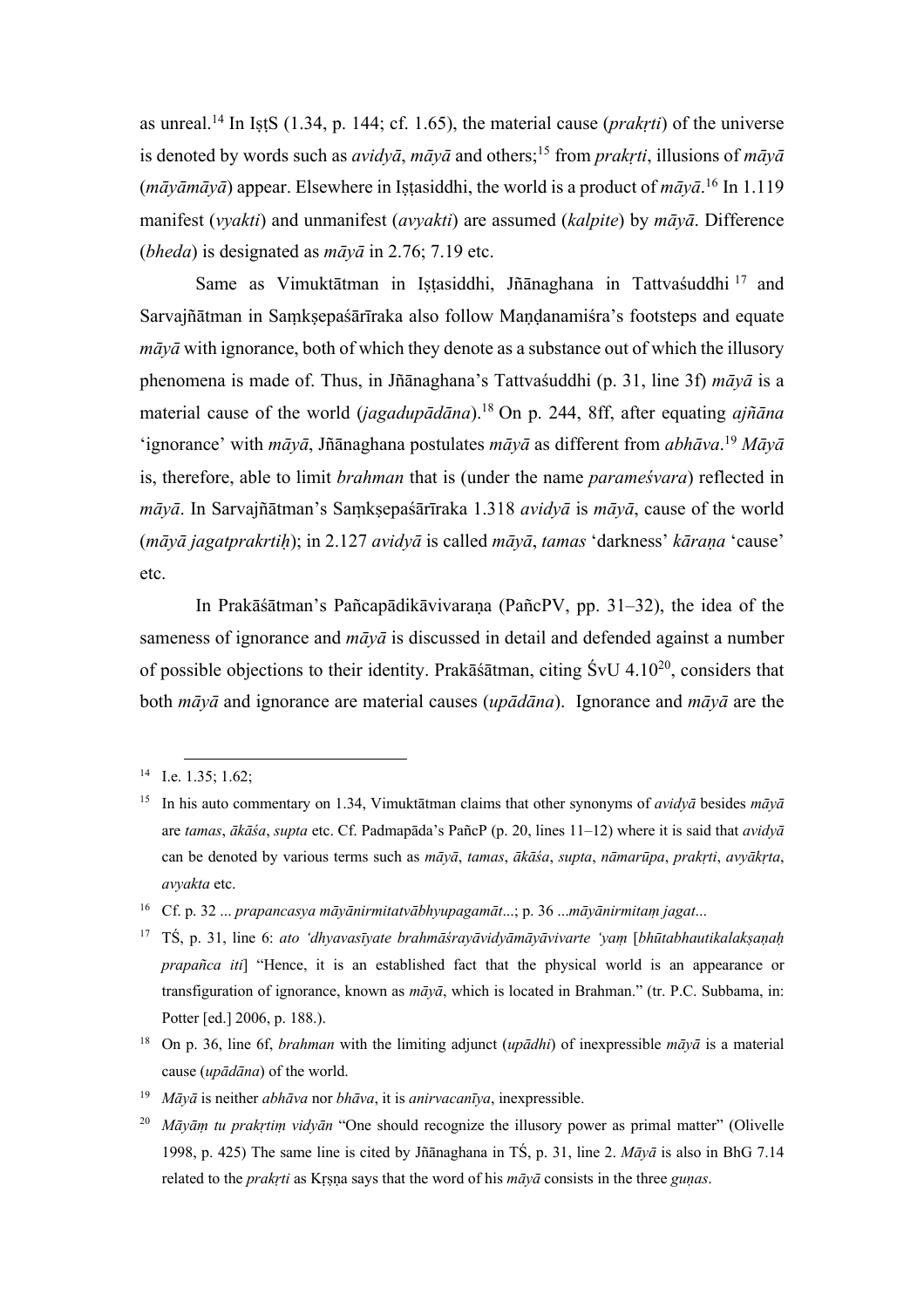same thing as they (a) obscure one's own form, and (b) they have the capacity to manifest false phenomena. Prakāśātman (p. 32, lines 18–20), however, acknowledges one distinction in the use of terms *māyā* and *avidyā*: when the power of projection predominates (*vikṣepa-prādhānyena*), the term *māyā* is used, while *avidyā* is used when the power of concealment predominates (*ācchādana*-*prādhānyena*). Terminologically, Prakāśātman's distinction reflects Maṇḍanamiśra's (BrahS pp. 149– 150) division of ignorance into two sorts, concealing (*ācchādika*) and projective (*vikṣepika*).

The thesis that Advaita Vedānta distinguishes two powers of ignorance is very common: the "projecting power" (*vikṣepaśakti*) and the "concealment power" (*āvaraṇaśakti*) (cf. Vedāntasāra 10). Sarvajñātman in Saṃkṣepaśarīraka 1.20 mentions synonymous *vibhrama*-(instead of *vikṣepa*)-*śakti* and *āvaraṇaśakti*. The term *āvaraṇa* could come from Śaṅkara who in BĀUBh 2.1.12 interprets the word *ajñāna* from BĀU as *āvaraṇātmaka* "having the nature of concealment". In this sense Prakāśātman retains Maṇḍanamiśra's terminology, and Sarvajñātman is terminologically more influenced by Śaṅkara, although the doctrine of the two *śakti*s of ignorance is not yet to be found in Śaṅkara.

It is interesting to note that Prakāśātman (rightly) states (p. 31, lines 14ff) that Maṇḍanamiśra ("Brahmasiddhikāra") and Padmapāda ("Ṭīkākāra") do not distinguish *māyā* from *avidyā*. The same he claims for the "author" of the Brahmasūtras ("Sūtrakāra") and Śaṅkara ("Bhāṣyakāra") where this is not the case.

When speaking of *māyā*, however, one should keep in mind that the outlines of the religious and philosophical conception of this term can be discerned before Śaṅkara. The term  $m\bar{a}v\bar{a}$  appears quite often in Rksamhita in a sense of magic power or artifice of Sun, Mitra and Varuna, Indra, Svarbhānu. Dasyus, enemies of Āryans in RS are accused of possessing cunning tricks  $(m\bar{a}y\bar{a})^{21}$ . The term appears in BAU 2.5.19;<sup>22</sup> in PraśU 1.16; in ŚvU 1.10 and in ŚvU 4.9 and 4.10. *Māyā* appears in BhG 7.14–15 and 18.61 as a magical power of the Lord. In these passages, *māyā* is never connected to ignorance.

<sup>21</sup> RS 4.16.9; 8.14.14; 10.73.5 (cf. Jamison & Brereton 2014, p. 56)

 $22$  In a context of Indra's wizardry.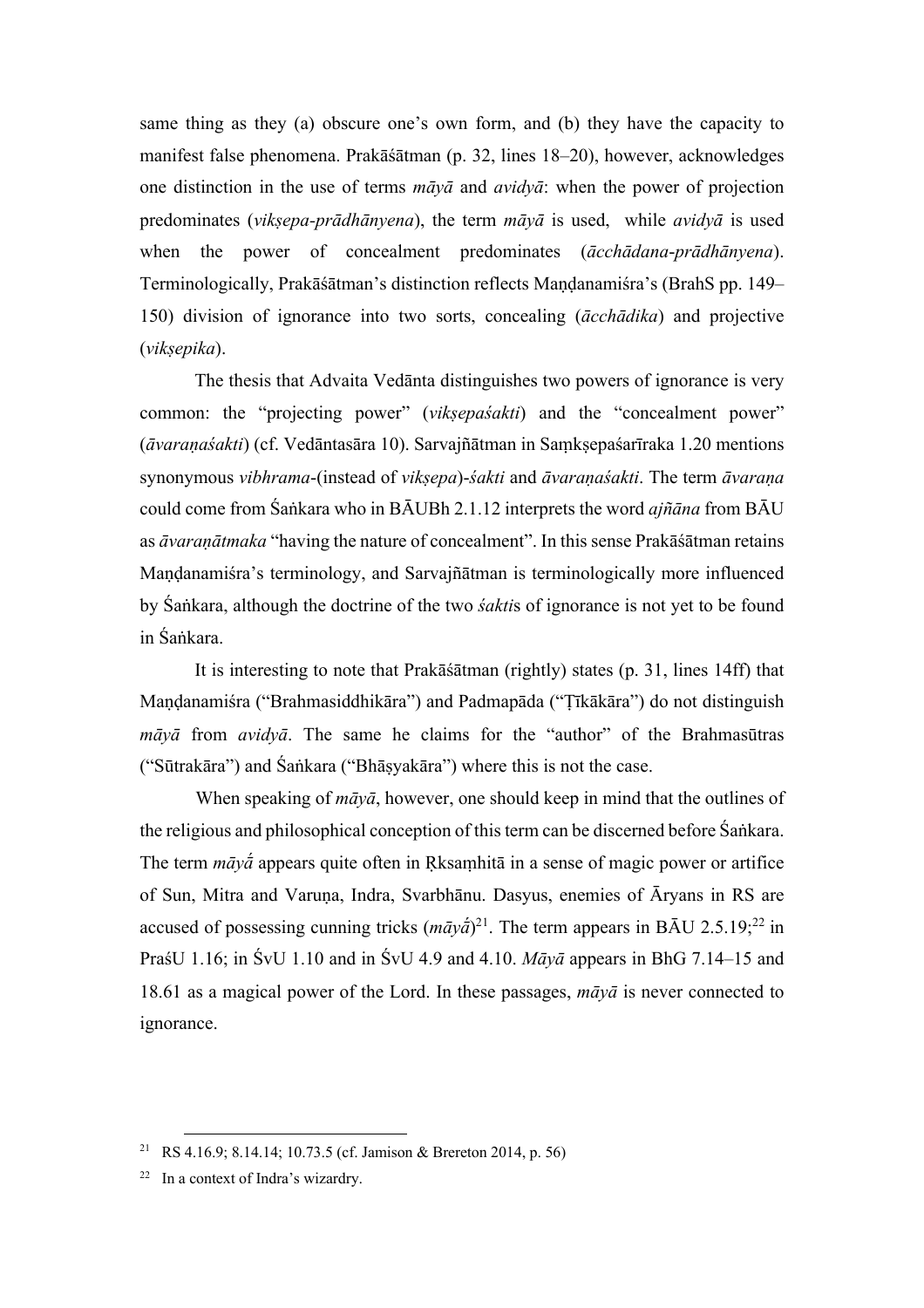In Gauḍapādīyakārikā, however, *māyā* appears for 17 times; in 1.17 world of duality is mere  $m\bar{a}v\bar{a}^{23}$ ; in 2.16–19; 31  $m\bar{a}v\bar{a}$  is used in a sense of illusion (famous example of snake and rope) and is connected to the word *vikalpita* (imagined, cf. 1.7). In the third chapter oneness becomes different through *māyā*. In 3.26–29 it is elaborated that the origin of the existing (*sat*) is through *māyā*, while the non-existent (*asat*) is not possible even through *māyā*; in sleep and in the waking state, mind (*manas*) appears separated into subject and object through  $m\bar{a}v\bar{a}$  (3.29  $\approx$  4.61).<sup>24</sup> The period before  $\hat{S}$ ankara also includes an author whom Sarvajñātman calls  $\bar{A}$ treya<sup>25</sup> and quotes him in SaṃkṣŚ 3.217. Ātreya claims that the doctrine of *satkāryavāda* cannot apply to what consists of *māyā* (*māyamaya*).

One more remark can be made here. Given how rarely *māyā* occurs in Śaṅkara's works, and how insignificant its role is in Śaṅkara's system, it is very unusual for Bhāskara to call Śaṅkara *māyāvādin* when referring to him. According to Kato (2011, pp. xxiv–xxv), where the most comprehensive account of the dating of Bhāskara can be found, he was only one generation younger than Śaṅkara. Bhāskara was familiar with Śaṅkara's BSBh, Upadeśasāhasrī, commentaries on the Gītā and Upanisads. It is all the more surprising that Bhāskara chose the designation *māyāvādin* "one who asserts the doctrine of  $m\bar{q}y\bar{q}$ " for Śaṅkara,<sup>26</sup> because  $m\bar{q}y\bar{q}$  is obviously a second-rate term in Śaṅkara's philosophy. Given the importance of the term, one would rather expect of Bhāskara to call Śaṅkara *avidyāvādin* or something similar. One possible explanation for this is that *māyā* in some non-Śaṅkara Advaita Vedānta circles (in the line with Gauḍapādīyakārikās) had a more prominent role, so Bhāskara thus generalizes and encompasses Śaṅkara with the term *māyāvādin*.

<sup>23</sup> According to Nakamura 2004, pp. 220–221 *māyā* here means "the wonderful power of a god".

<sup>&</sup>lt;sup>24</sup> Nakamura (2004, pp. 328–340) emphasizes that the theory that individual souls and the world came into being through *māyā* takes different forms in the second and in the third chapter. In the second chapter creation arises through *māyā* that resides in Lord and obscures him. The third chapter completely denies the existence of anything on the level of absolute truth; the *ātman* neither created nor creates.

<sup>&</sup>lt;sup>25</sup> According to Nakamura (2004, p. 87) Ātreya is the author referred to elsewhere as Ācārya Taṅka, Brahmānandin (Nandin), Atrivaṃśa and Vākyakāra. He might have lived about 500–550 AD (Nakamura 2004, p. 99) and composed a commentary (*vākya*) on the ChU.

<sup>&</sup>lt;sup>26</sup> Śaṅkara's followers mostly use the title bhāṣyakāra/bhāṣyakṛt. Cf. Hacker 1947/1978, pp. 44–46.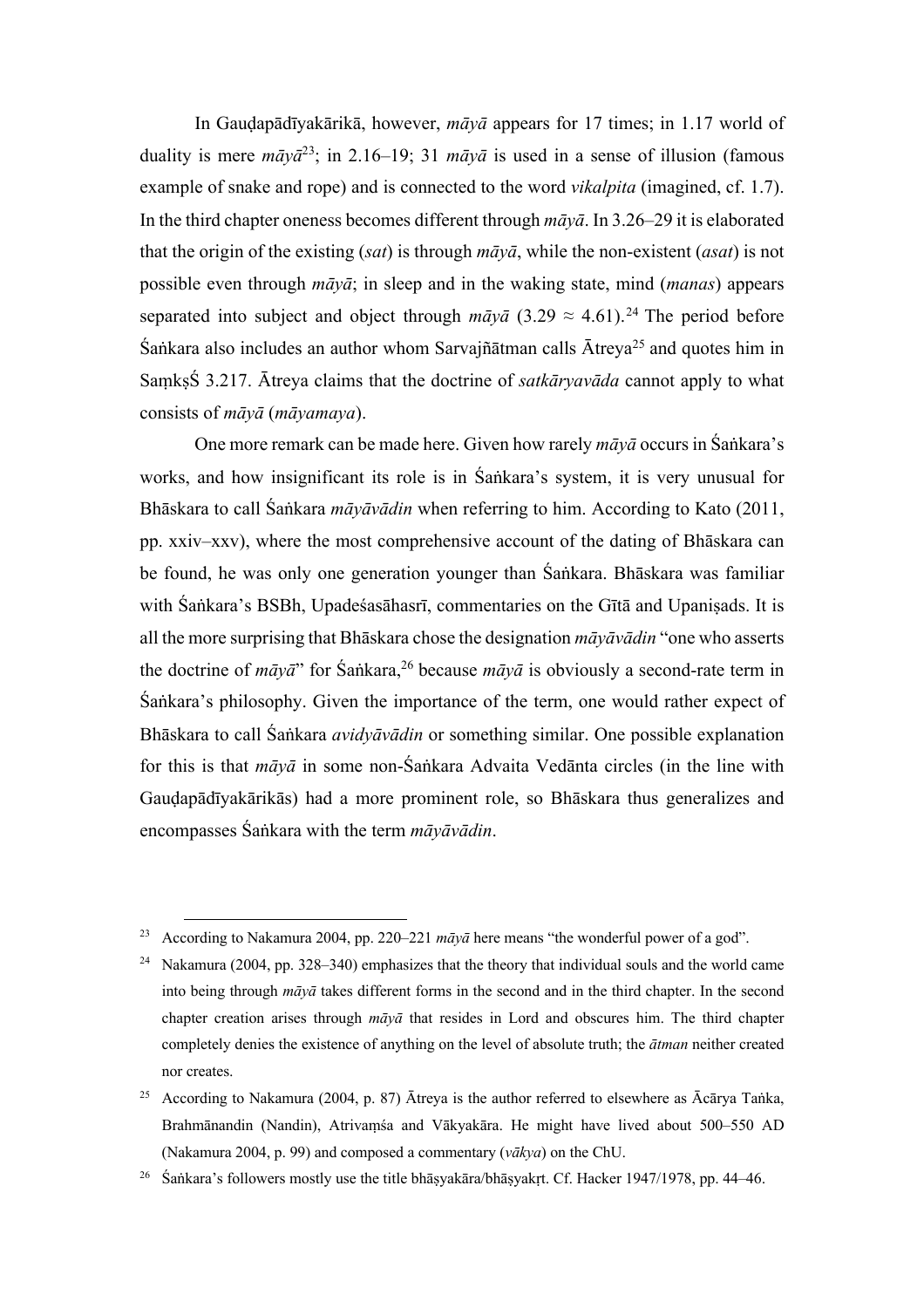To summarize, the term *māyā* was already used before Śaṅkara, mostly as the creative and magical power of the god, often in the Vaisnava religious context. In Gauḍapādīyakārikās, the outlines of *māya* as a philosophical concept also began to emerge. Śaṅkara and Sureśvara do not continue this direction of development. Mandanamiśra, on the other hand, introduces the idea of the inexplicability of ignorance as existent or non-existent, and considers *māyā* as synonymous with ignorance. Padmapāda rarely uses the term, but gives it more terminological weight than Śaṅkara. Maṇḍanamiśra is followed by Vimuktātman, who equates ignorance and *māya*, but, unlike Maṇḍana, postulates them as the material cause of the world, as hinted by Vācaspatimiśra. The theory is finally elaborated and shaped in the most detailed and systematic manner by Prakāśātman.

# Īśvara

In his 1950 article, Hacker singled out seven peculiarities in Śaṅkara's use of the term (*parama*-)*īśvara*. Here I will focus on the first feature (Hacker 1950, p. 276, 284–286) that seemed most important to me, and that is a certain level of terminological inconsistency in the use of the term and interchangeability with the term (*para*- )*brahman*. Simply put, Śaṅkara in BSBh very often uses the term *parameśvara*, and even *īśvara*, to denote the highest *brahman* in the absolute sense.<sup>27</sup> In the later Advaita Vedānta it became customary to distinguish *īśvara* as a term that denotes the conditioned *brahman* from (*param*-)*brahman*/(*parama*-)*ātman* that is used for the absolute in the highest sense. In this chapter, I will try to determine when and why was this distinction established. Hacker (1950, p. 285) only points out that in the later Advaita Vedānta (Pañcadasī and Vedāntasāra) there is no longer interchangeability of these terms, thus establishing *terminus ante quem* for this development.

The first remark concerns the use of the term in Śaṅkara itself. There is no doubt that in BSBh the terms appear quite interchangeably. However, a careful review of the commentaries on the Upaniṣads, that can reasonably be considered Śaṅkaras, shows a

<sup>&</sup>lt;sup>27</sup> There is no reason to cite examples here, a list of examples can be found in Hacker (1950, pp. 284– 286) although this is an indisputable fact that is also visible even from a summary view of BSBh.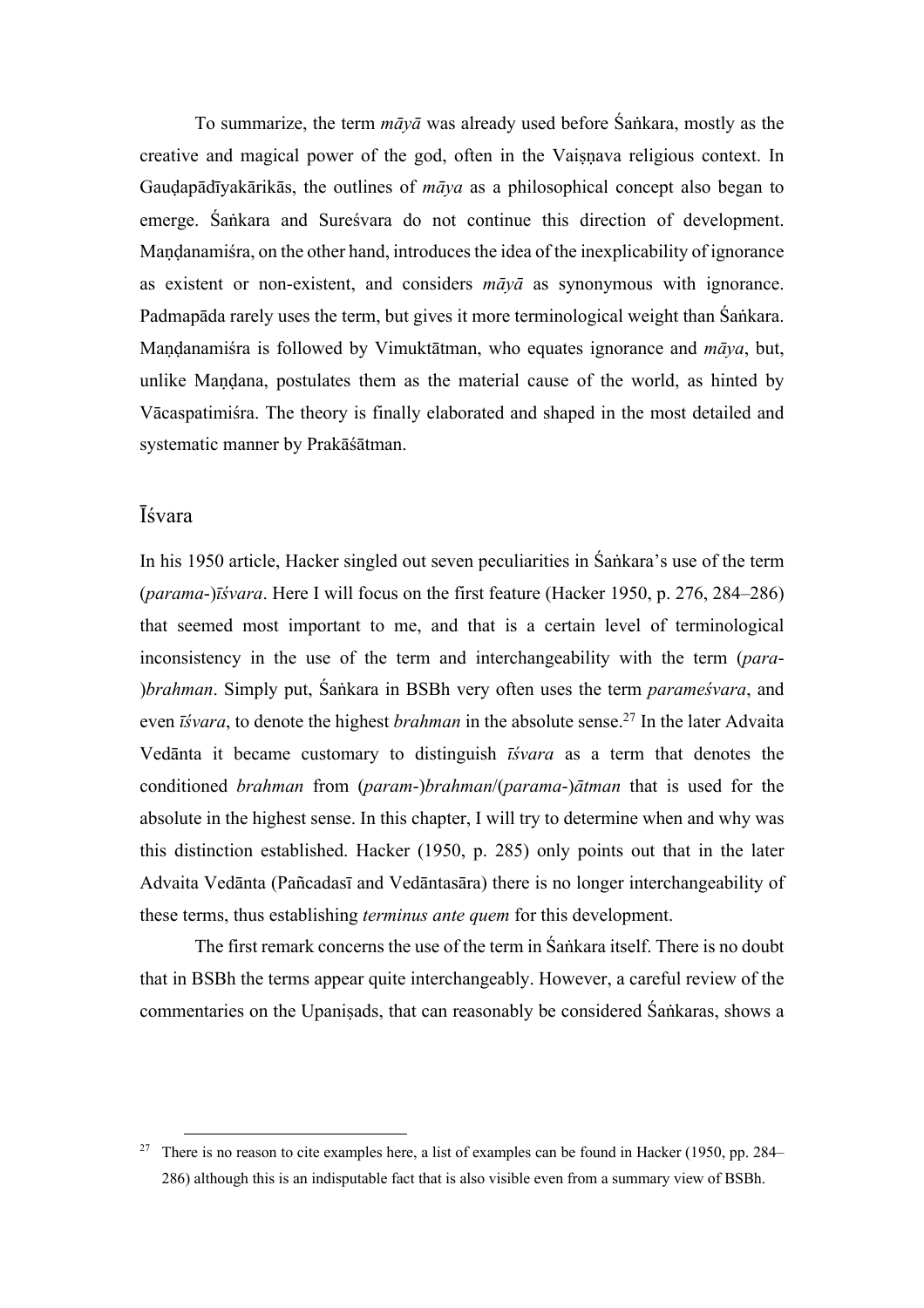tendency to reduce the frequency of the use of the term (*parama*-)*īśvara*. <sup>28</sup> In BĀUBh, (*parama*-)*īśvara* appears much more often as a conditioned *brahman*. In fact, in only one example (BĀUBh 1.5.20, p. 709, lines 20f) *īśvara* clearly denotes the highest *brahman*. <sup>29</sup> Also, in TaittUBh, in only one passage (2.8.5, p. 309, line 26) *īśvara* denotes the highest *brahman*. <sup>30</sup> In ĪUBh 1, in three passages (*parama*-) *īśvara* is used as a synonym with (*parama*-) *ātman*, while in KaUBh in three passages (4.1 [2.1.1], 5.12 [2.2.12] and 6.19 [2.3.19]) *parameśvara* denotes the highest *brahman* (for details see Andrijanić 2020, pp. 265–266).

Thus, in Upaniṣad commentaries, (*parama*-)*īśvara* less often denotes the highest *brahman* than in BSBh, which is another indication that these commentaries originated in another period of Śaṅkara's literary activity than BSBh.

One thing should also be emphasized. The terms for the conditioned and the highest *brahman*, however, are not entirely interchangeable. Although (*parama*-) *īśvara* very often means the highest *brahman* (much less often in the commentaries on the Upaniṣads), Śaṅkara does not use (*param*-)*brahman* and (*parama*-)*ātman* for the conditioned *brahman*. Such use of the term certainly paved the way for a later systematization that introduces a clear distinction between these two groups of terms.

In PañcP, the term (*parama*-)*īśvara* occurs only 13 times. Similar to Śaṅkara, it is not always easy to determine whether this term signifies the highest or conditioned *brahman*. However, on p. 75, line 3, Padmapāda speaks of omniscient *īśvara* in the highest sense (*paramārtha*), which cannot be known by valid modes of cognition, and which represents enjoyer's own form *(bhoktr)*. This is perhaps the most striking example where *īśvara* represents the highest *brahman*. In Sureśvara, however,

<sup>28</sup> In BĀUBh (*parama*-)*īśvara* occurs 48 times, in TaittūBh 16, in KaUBh 10, in ĪUBh four times. In BSBh, which is similar in size to BĀUBh, only *parameśvara* occurs around 150 times, while *īśvara* occurs hundreds of times.

<sup>29</sup> BĀUBh 1.5.20, p. 709, lines 20f: *tatheśvarasyāpy aparicchinnātmano mamatavatādiduḥkhanimittamithyājñānādidoṣābhāvāt naiva duḥkham upajāyate* | "Similarly, *īśvara*, whose Self is without division, is not affected by suffering because there are no defects of false knowledge and others like notions of 'mine' and 'yours' that are the cause of suffering."

<sup>30</sup> TaittUBh 2.8.5, p. 309, line 26 *yeṣāṃ punar īśvaro 'nya ātmanaḥ kāryaṃ cānyat teṣāṃ bhayānivṛttiḥ* …

<sup>&</sup>quot;Still for those for whom *īśvara* is distinct from the *ātman*, and creation is distinct from both, for them there is no elimination of fear…"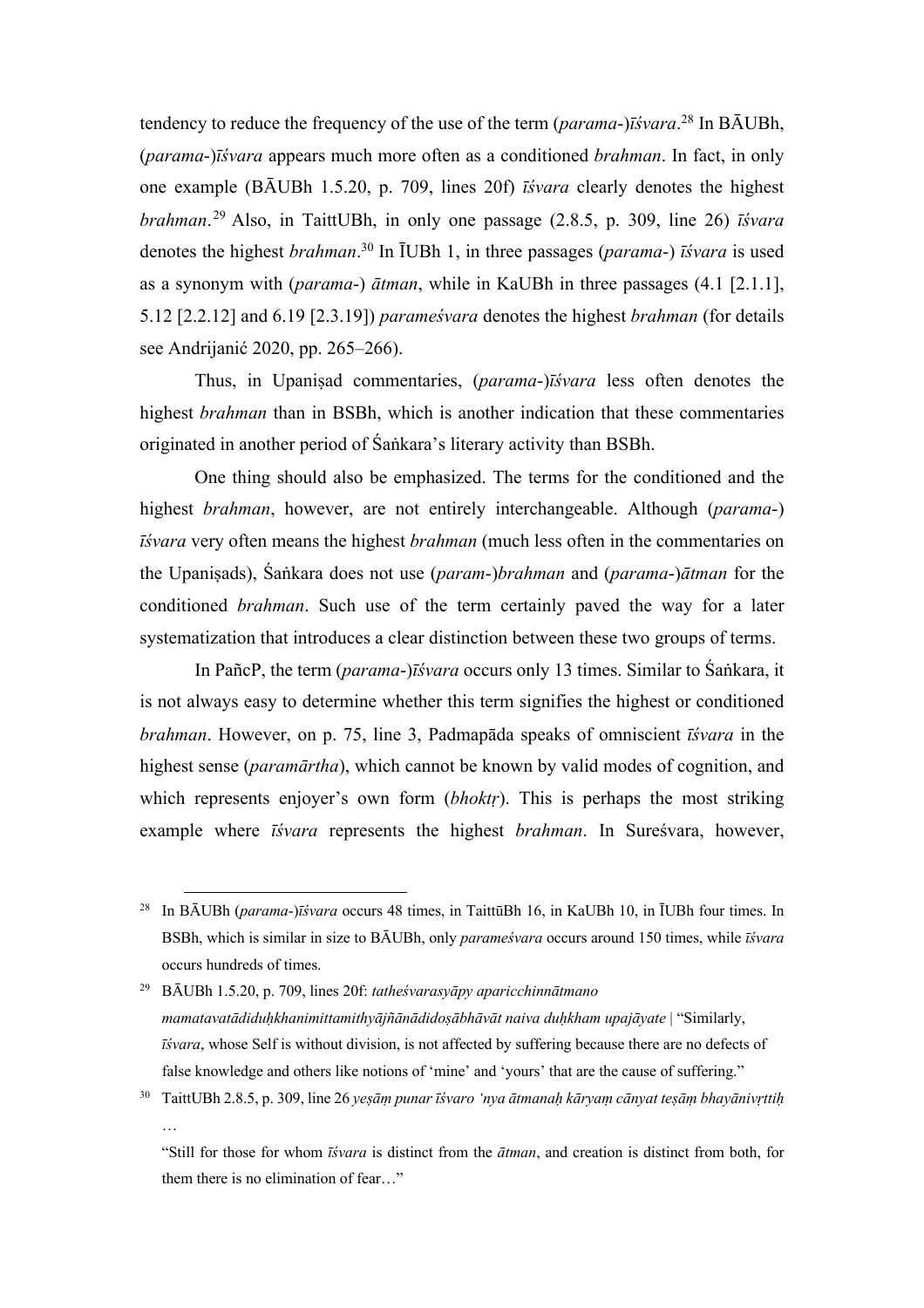(*parama*-) *īśvara* is mentioned much more often, together with, due to the meter, the abbreviated form *īśa*. The term *sarveśvara* also often occursin Sureśvara, but is unusual for Śaṅkara and Padmapāda. In many examples, it is again difficult to determine what is meant by (*parama*-/*sarva*-)*īśvara* / *īśa*. However, for example in BĀUBhV 1.4.376 (the same verse appears also as 3.7.44), *īśvara* most probably denotes the highest *brahman*: "The Lord is ever omniscient, omnipotent, self of all, present in all, immovable, and the cause of the origin, sustenance and destruction of the world."<sup>31</sup> (tr. Jog & Hino 1993, p. 125). In NaiṣkS *īśvara* appears always as conditioned *brahman*; in Naiṣk S 1.47 actions are dedicated to *īśvara* in order to purify the mind; in 2.111, highest *brahman* should be known as "I am him" (*tam asmi*), not as *īśvara*; in NaiṣS 4.44, *īśvara* has the limiting adjunct (*upādhi*) of ignorance which makes him the seer of "I" and others (*ahamādidṛś*). In TaittUBhV 1.71 *parameśvara* is the syllable *oṃ*, lord of all desires, and Indra. On the other hand, in 1.185 guru is one with *īśvara*. In already mentioned 2.378 *īśvara* creates the world through *māyā* and enters into it.

In short, Sureśvara uses the term very similarly to Śaṅkara in his commentaries on the Upaniṣads; in most cases it is clear that *īśvara* is a conditioned *brahman*, sometimes it cannot be determined, and the highest *brahman* is very rarely refered to with the term *īśvara*. Therefore, in Padmapāda and Sureśvara there is still no attempt for terminological systematization of *īśvara* as a conditioned *brahman*.

Maṇḍanamiśra pays less attention to the issues of the conditioned and the supreme *brahman* and focuses more on epistemological problems. This does not mean that he does not mention *īśvara*; the term (*parama*-, *sarva*-)*īśvara* appears some dozen times in Brahmasiddhi plus *aiśvarya* that occurs just as often. However, the tendency towards systematizing the terminology does not yet exist.

The same is with Vācaspatimiśra, who does not yet use the term systematically. In Bhāmatī, *īśvara* appears quite often, although very often as a citation form Śaṅkara. As an example, in Bhāmatī 1.1.1 (p. 44) the term *īśvara* denotes the highest *brahman* and is used synonymously with the word *ātman*. 32

In Iṣṭasiddhi, *īśvara* does not occur often and one gets the impression that this issue is rather unimportant for Vimuktātman. The situation is different in Jñānaghana's

<sup>31</sup> BĀUBhV 1.4.376: *sarvajñaḥ sarvaśaktiś ca sarvātmā sarvago dhruvaḥ* | *jagajjanisthitidhvaṃsahetur eṣa sarveśvaraḥ* || 376 ||

<sup>&</sup>lt;sup>32</sup> ... *sa īśvaras tatpadārtha ātmā* "he, the Lord, to whom 'that' refers, is the Self"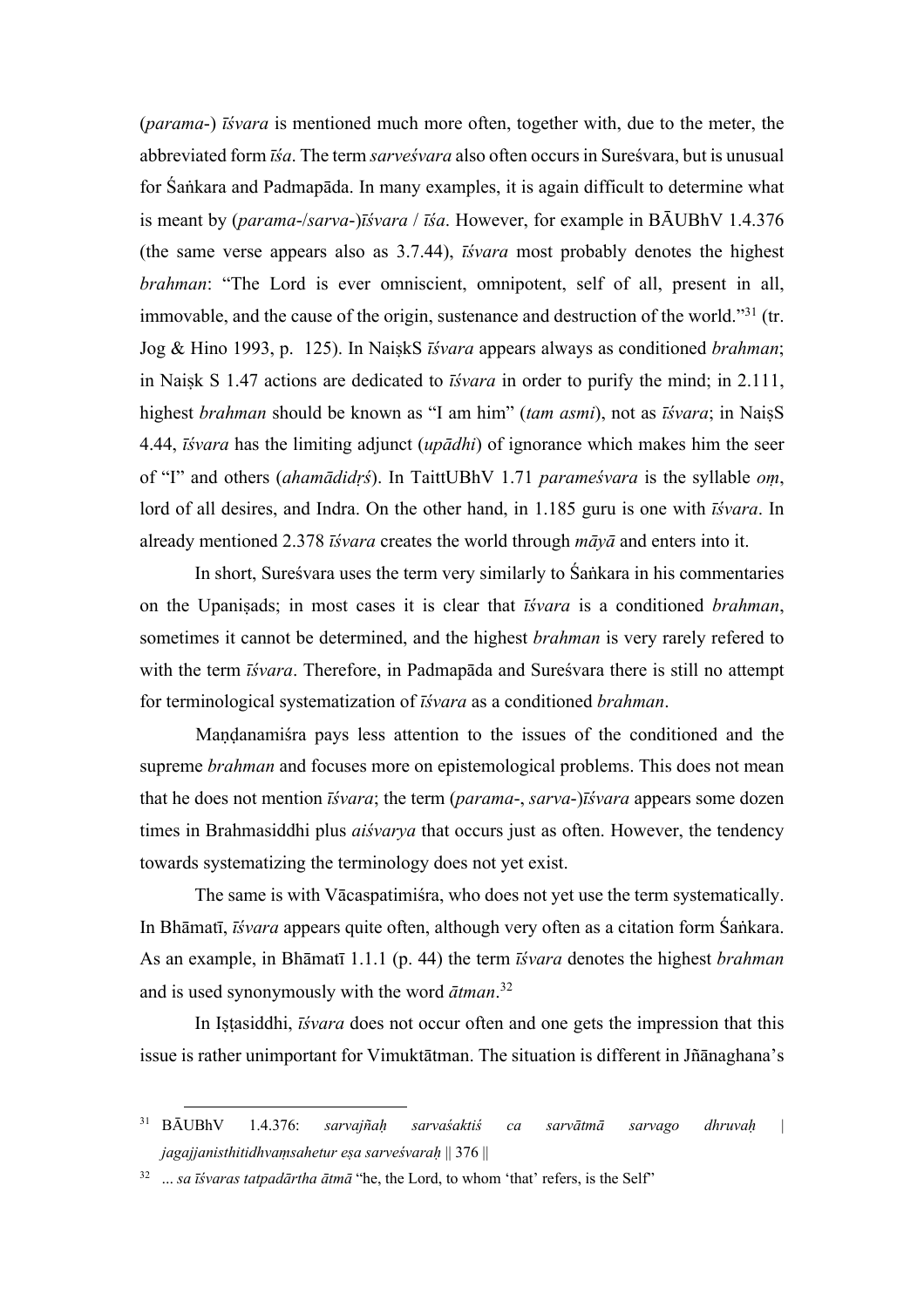Tattvaśuddhi, where an attempt to systematize and clearly define the term is visible. In the fourth chapter, which discusses *īśvara*'s omniscience (*sarvajñatva*), on p. 21, it is explained that the very nature of *īśvara* is omniscience, and that *īśvara* is the material cause of the world (*upādānakaraṇa*). *Īśvara* is reflected through *māyā*, he is the cause of the emergence of individual souls (*jīva*) limited by the adjunct of *avidyā*. In the following, on p. 22, Jñānaghana speaks of *brahman* associated with the limiting adjunct (*upādhi*) of *māyā* implicitly probably referring to *īśvara* as the passage appears in the context of the discussion of *īśvara*'s omniscience. The fifth chapter discusses the material and efficient cause of the world; the long *pūrvapakṣa* claims that *īśvara* cannot be a material but only an efficient cause. The crux of Jñānaghana's response (pp. 24– 25) is that *brahman* is by his own being eternal, pure, conscious and free, but through the limiting adjunct of inexplicable *māyā* appears as the material and efficient cause of the world. Here, too, it is not explicitly stated that *īśvara* is *brahman* reflected through *māyā*, but the context of the whole chapter is a discussion about *īśvara*. The clear explanation will finally come in the chapter 38 (pp. 240–245) which deals with the relation of the individual soul (*jīva*) and *brahman*. Initially, *pūrvapakṣin* tries to prove the difference between the individual soul and the absolute, and uses the terms *brahman* and *īśvara* as synonyms. In response, Jñānaghana clears up the confusion by strictly separating the terms *īśvara* and *brahman*. On pp. 243–244, Jñānaghana explicitly says: "Therefore, *brahman*, reflected in ignorance … is known as *īśvara*. *Brahman*'s consciousness, reflected in the internal organ is called *jīva*."33 On p. 244 we find "[*brahman*'s consciousness] when limited by *māyā* is designated as the highest *īśvara*, when limited by the internal organ it is designated as *jīva*."34

It is obvious that Jñānaghana uses *parameśvara* and *īśvara* as synonyms, as well as *avidyā* and *māyā*. It seems to me that in Tattvaśuddhi, for the first time, a distinction was consistently made between the highest *brahman* on the one hand and his reflection in *avidyā* / *māyā* called *īśvara* and *jīva*. It also seems that the term (*param*-)*īśvara* is not used in Tattvaśuddhi for the highest *brahman*.

<sup>33</sup> TŚ pp. 243 (line 13)–244 (line 1): *tasmās avidyāpratibimbitaṃ brahmānavacchinnatvād īśvara iti gamyate | antaḥkaraṇapratibimbitaṃ brahmacaitanyaṃ jīvaśabdavācyaṃ bhavati* |

<sup>34</sup> TŚ p. 244, line 11: *tataś ca tatra māyāvacchede parameśvaratvavyavahāraḥ, antaḥkaraṇāvacchede jīvatvavyavahāraḥ*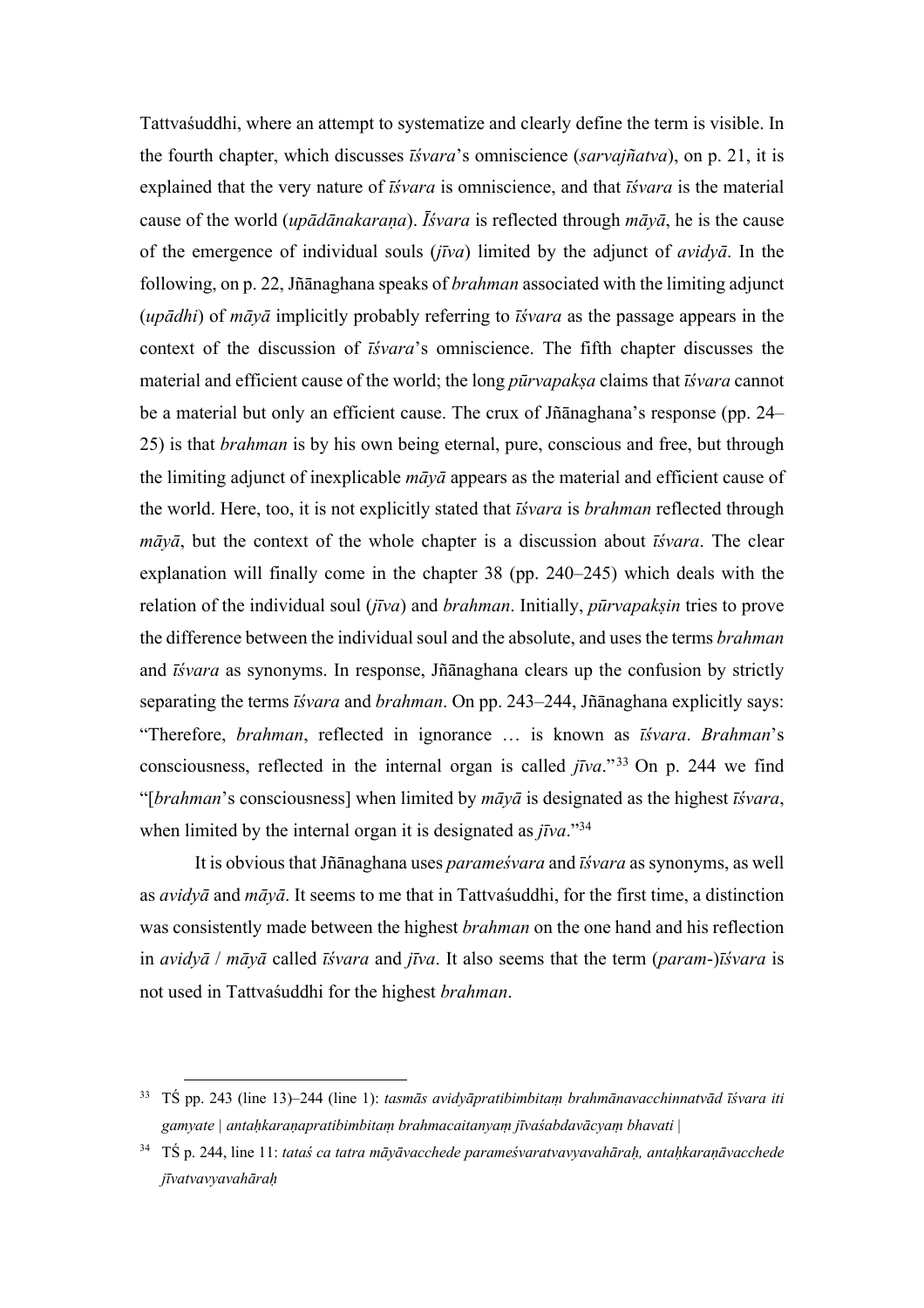In Prakāśātman, however, we do not find such a clear distinction as in Jñānaghana; it seems that the concept of *īśvara* does not play a large role for him. On pp. 211–212 Prakāśātman discusses *brahman* and *māyā* and material cause. The conclusion is similar to Jñānaghana's, that *brahman* distinguished through inexplicable  $m\bar{a}y\bar{a}$  is the cause of the world.<sup>35</sup> However, a *brahman* reflected through  $m\bar{a}y\bar{a}$  does not bear the name of *īśvara*. In the other passage (p. 212, line 8) the *brahman* is the cause, and the bearer of *māyā* which is the material cause (*upādāna*). 36

Sarvajñātman, however, at the very beginning of Samksepaśārīraka (1.20) clearly defines the terms *īśvara* and *jīva*. Ignorance (*ajñāna*) by its power of concealment (*āvaraṇa*) and projection (*vibhrama*) conceals the highest *ātman* and projects on him the false phenomena of the world, *īśvara* and *jīva*. <sup>37</sup> Terminologically, this stanza is interesting because, besides *āvaraṇa* 'concealing', he uses the term *vibhrama* 'disturbance, error and then illusion' instead of classical, post-Śaṅkarite *vikṣepa* 'projecting'. Here, Sarvajñātman may have used the word *vibhrama* for metrical reasons, or perhaps because the terminology is not fully systematized. Elsewhere in the SaṃkṣŚ, Sarnajñātman systematically uses the word *īśvara* for a conditioned *brahman*. 38

This would mean that the systematic use of *īśvara* as a *brahman* that becomes a material and effective cause of the world under the veil of *māyā* was established at the beginning of the  $11<sup>th</sup>$  century. That this is not so simple testifies the commentary on the Śvetāśvataropaniṣad attributed to Śaṅkara. According to my previous study

<sup>35</sup> PañcPV (p. 212, line 5): *tasmād anirvacanīyamāyāviśiṣṭaṃ kāraṇaṃ brahmeti*

<sup>36</sup> PañcPV (p. 212, line 8): *jagadupādanamāyāśrayatayā brahma kāraṇam iti*

<sup>37</sup> SaṃkṣŚ 1.20: *ācchādya vikṣipati saṃsphuradātmarūpaṃ jīveśvaratvajagadākṛtibhir mṛṣaiva* | *ajñānam āvaraṇavibhramaśaktiyogād ātmatvamātraviṣayāśrayatābalena* || "Ignorance, because the Self is its bearer and content, by applying the power of concealment and projection, conceals the form of the glittering Self, projecting falsely on it the illusory appearance of the world, īśvara and personal soul."

<sup>38</sup> Cf. 1.49 where the *ātman* manifests itself as seeing (*dṛś*) which is why the individual soul (*jīva*) is distinguished from the supreme Lord (*parameśvara*). In 2.189 consciousness (*caitanya*) creates divisions of the world, individual soul and *īśvara*. In this part of the text (2.175–192), Sarvajñātman describes in detail *īśvara* and the already indicated idea of the creative aspect of his, with the proviso that this creation is possible only under the veil of *māyā*. Cf. the beginning of the fifth chapter of Prapañcakriyā where *brahman* with the appearance of ignorance (*avidyāvasthā*) becomes the material (*prakṛti*) and efficient (*nimitta*) cause of the world, *īśvara*, etc.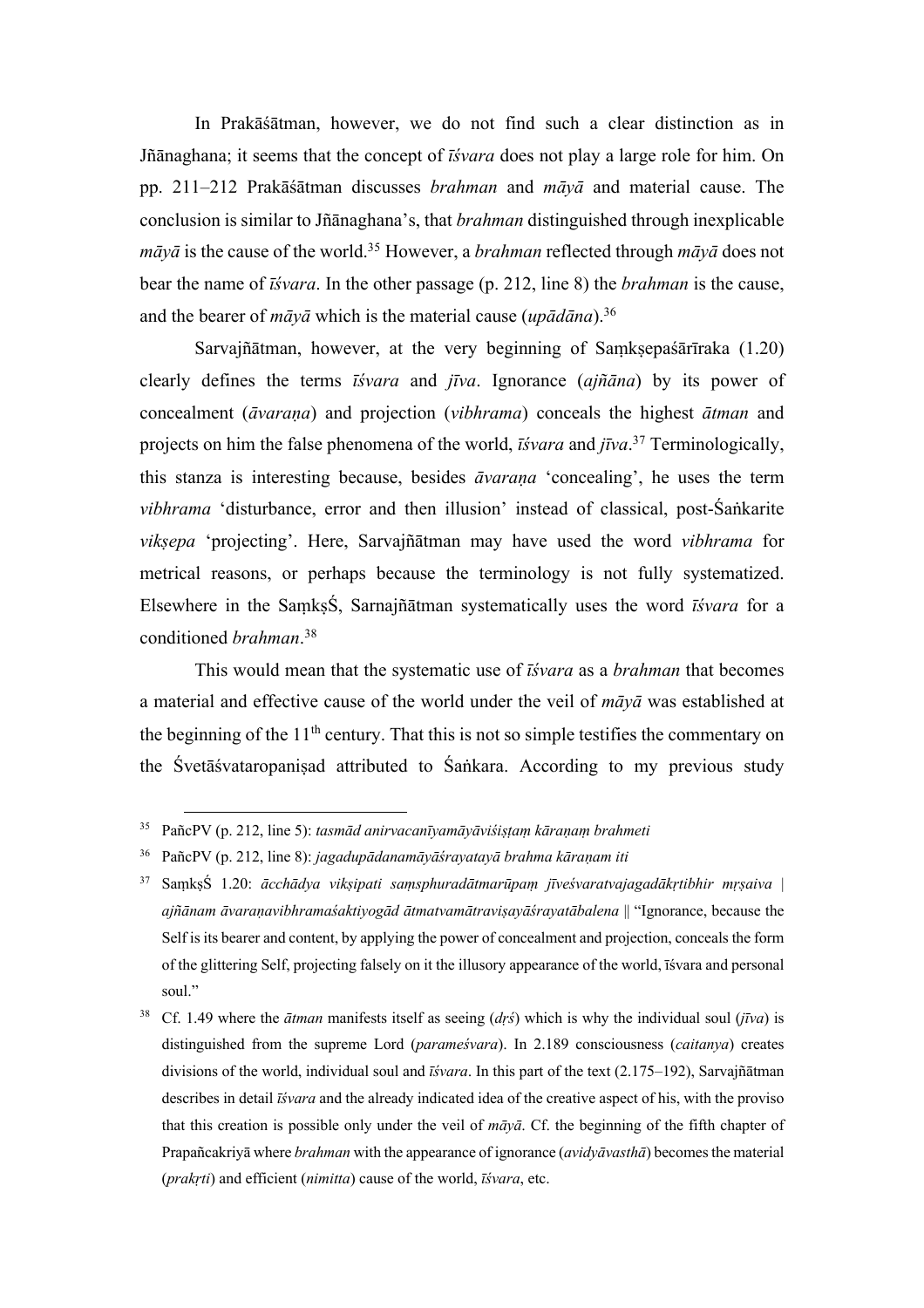(Andrijanić 2019), this text belongs to a later period than Śaṅkara, and a quote from Brhatsamhitā could place it in the period after the  $12<sup>th</sup>$  century. However, in this commentary, the terms (*parama*-) *īśvara* are still used interchangeably with terms (*param*-)*brahma* / (*parama*-)*ātman*, which means that the systematization of the term *īśvara* did not reach the author of the commentary on ŚvU even a century or more after Sarvajñātman, although the use of the concept of *saccidānanda* (that might have arisen in Sarvajñātman's time) is in the commentary on ŚvU completely utilized. Obviously, it took some time for certain concepts to take root among the Vedānata scholars.

### Saccidānanda

According to Hacker (1950, p. 267), Śaṅkara mentions the blissful (*ānanda*) nature of *brahman* only when such an idea appears in the text interpreted by him.<sup>39</sup> The appearance of *ānanda*-nature in the text (if it does not appear in the context of the commentary) therefore eliminates the possibility of Śaṅkara's authorship (cf. Mayeda 1965b, p. 186, as well as Ingalls 1952, p. 7). The notion of *saccidānanda* "existenceconsciousness-bliss", which in the later Advaita Vedānta, as well as in modern Hinduism, very often appears as a qualification of the highest *brahman*, does not appear in texts that can be reasonably considered Śaṅkara's, nor before Śaṅkara, to the best of this author's knowledge. In Śaṅkara (Upad 1.17.13), the first part of the compound (*sac-cid-*) occurs once, when Śaṅkara claims that *ātman* is not what is falsely assumed, but nothing but existence and consciousness (*saccinmātra*). The last member of the compound, *ānanda*, still does not occur. *Saccidānanda*, however, occurs few times in the Nṛsiṃha-pūrva- and Nṛsiṃha-uttara-tapanīyopaniṣad, <sup>40</sup> but in this moment it is not easy to date this Upanisad with certainty.<sup>41</sup>

The question that arises here is when did this concept develop and how. These three terms together do not occur with Śaṅkara's direct successors Padmapāda and Sureśvara, nor with Maṇḍanamiśra and Vācaspatimiśra. They do not occur in

<sup>39</sup> E.g. BĀU 3.9.28, 4.1.6, 4.3.32-33; TaittU 2.5-9, 3.6 etc.

<sup>40</sup> NṛptU 1.7 (p. 17. line 3); NṛutU, fourth khaṇḍa, p. 109, line 1; sixth kaṇḍa, p. 123, line 1; seventh kanda p. 129, line 6.

<sup>41</sup> *Saccidānanda* occurs several timers in Tejobindūpaniṣad (cf. 3.26,31; 5.8, 36 etc.) which nevertheless seems like a younger text; according to Mallinson & Singleton (2017, p. 184), it was composed after the Hathapradīpika which dates from the  $15<sup>th</sup>$  century.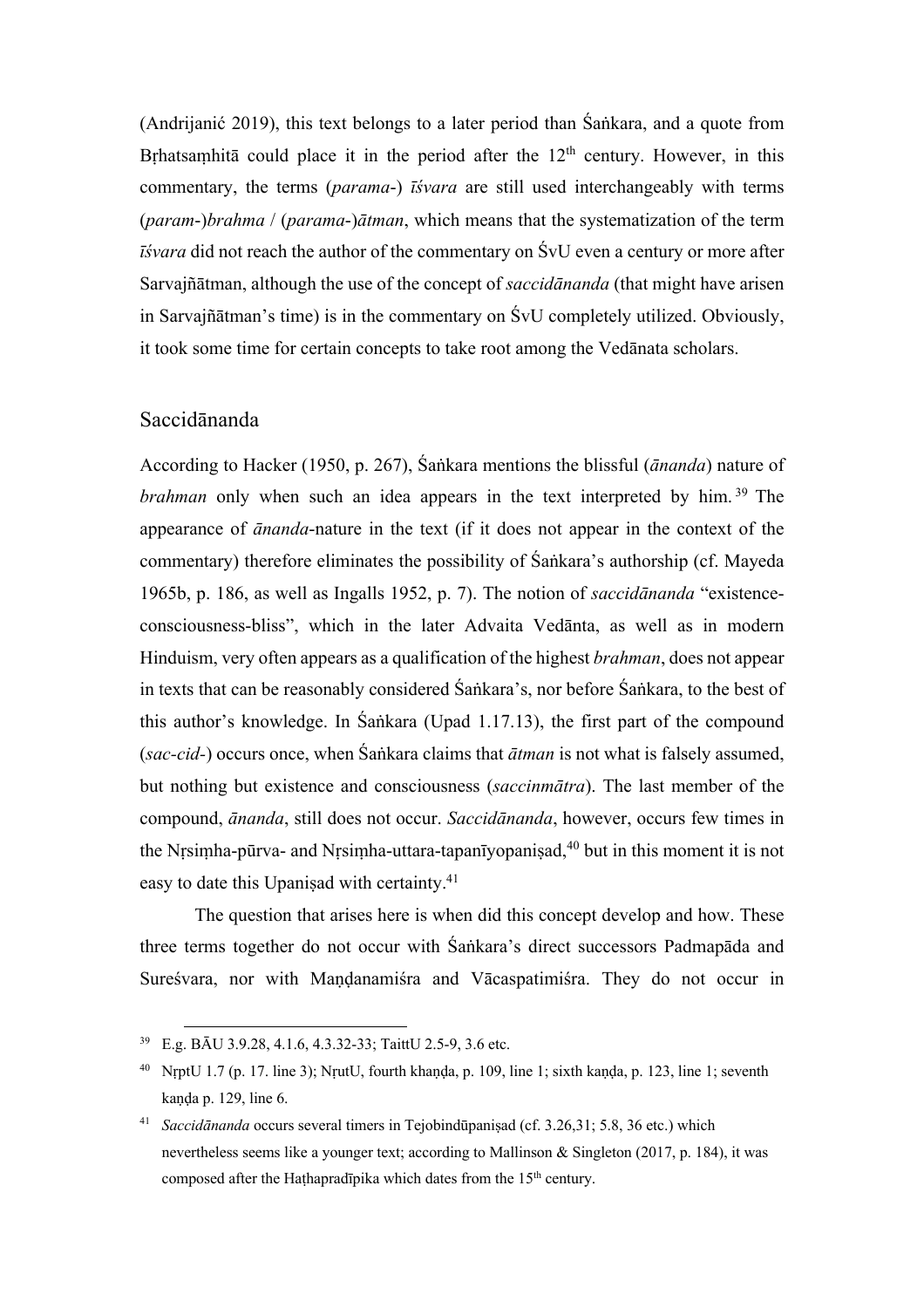Vimuktātman, Prakāśātman and Jñānaghana either, as much as I could check. However, in Sarvajñātman's Samksepaśārīraka all three terms finally occur in the same phrase. In SaṃkṣŚ 1.174 and 1.540 the compound *sac-cit-sukha* occurs. In 1.226, 1.235 and 1.544 *sac-cid-ānanda* appears. It is obvious that in the first group *sukha* appears as a synonym for *ānanda*, perhaps for metrical reasons. Indeed, *sukha* appears in SaṃkṣŚ quite often in the sense of bliss that is the own form/being of the highest *brahman*/*ātman*. <sup>42</sup> This interchangeability is unusual because of the importance of the term *ānanda* in the Upaniṣads. <sup>43</sup> If Śaṅkara refrains from qualifying *brahman* as *ānanda* 'bliss', it could be so because he refrains to some extent from any positive qualifications of the supreme *brahman*. Hacker (1950, p. 286) had remarked that in Advaita Vedānta after Vimuktātman the qualities (*guṇa*, *dharma*) of *brahman* were never discussed, but only his own being (*svabhāva*). <sup>44</sup> Here we must keep in mind that Maṇḍamamiśra (BrahS, p. 4–5) has already criticized the possibility that bliss (*ānanda*) is a property (*dharma*) of a *brahman*. In the context of the Upaniṣadic expression *vijñānam ānandaṃ brahma* 'perception, bliss, *brahman*' (BĀU 3.9.28), an objection is made that if *ānanda* were a property, then *brahman* would be different from its perception (*vijñāna*) in a sense of a distinction between the bearer of the property (*dharmin*) and property (*dharma*) that would lead to a division in *brahman*. Maṇḍanamiśra takes the view (p. 5, lines 5ff) that bliss (*ānanda*) and discernment (*vijñāna*) are one in *brahman*, as in the Moon wherein splendour (*prakāśa*) and delight (*āhlāda*) are one, but are communicated in two words. Therefore, in Maṇḍamamiśra *ānanda* is already not a property of *brahman*.

Jñānaghana in chapter two of his Tattvaśuddhi (pp. 9–10) defends the thesis that *ānanda* is *brahman*'s own form (*svarūpa*) against the objection (p. 9) that *ānanda* is his quality (*guna*); *brahman* is without qualities (*nirguna*), and on p. 12 (line 9) Jñānaghana finally unequivocally asserts that bliss (*ānanda*) is *brahman*'s own form (*svarūpa*). In Tattvaśuddhi 37 (pp. 234–239), it is again discussed whether *ānanda*,

<sup>42</sup> Cf. SaṃkṣŚ 1.22–25; but e.g. in 1.173, 180 *ānanda* occurs.

<sup>43</sup> In the older Upaniṣads, *sukha* occurs either in the context of well-being (ChU 7.22–23) of as the bliss experienced by the realized sages (e.g. KaU 5.12, PraśU 4.1); such use is present in some passages of the Bhagavadgītā (4.40; 5.13, 21; 6.7; etc.). However, in GK 3.47 the phrase *sukhaṃ uttamam* occurs that refers to the highest bliss. Also as a qualification of the highest being, *sukha* occurs at BhG 14.27.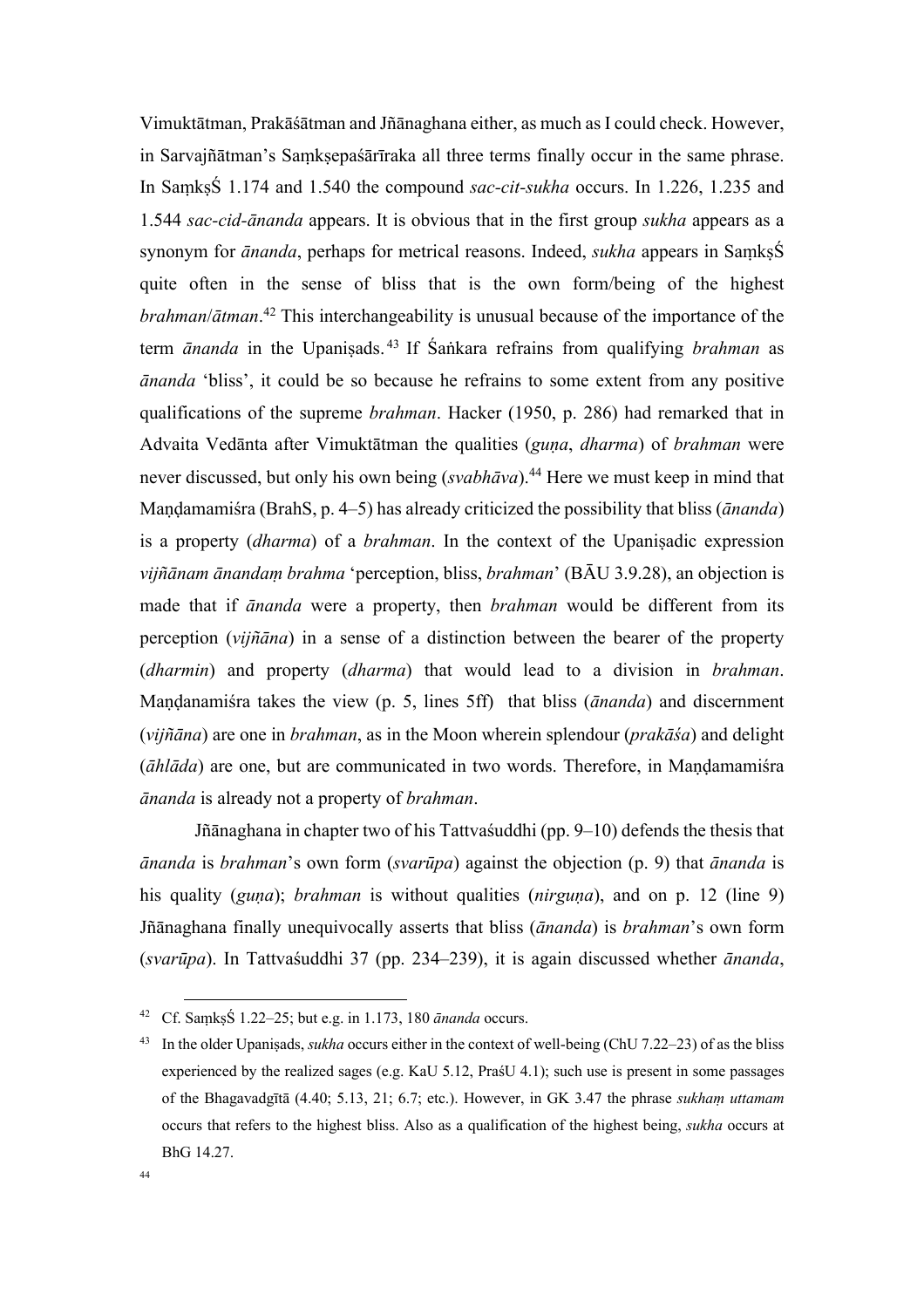which is now sometimes synonymous used with *sukha*, is an attribute (*guṇa*) of *ātman* or *ātman*'s own being/form (*svabhāva*/*svarūpa*). In Maṇḍanamiśra, *sukha* and *ānanda* are also equated,45 but in the context of the debate over whether *ānanda* is the absence of pain, and whether the pursuit of the bliss of *brahman* is passion (*rāga*).

This terminology might be reflected in Sarvajñātman's treatment of the terms *sukha* and *ānanda* as synonyms. All three notions appear in the older Upaniṣads, and in all of them the highest truth is with some of them denoted; in Śaṅkara's Upad 1.17.13, *sat* 'existence' and *cit* 'consciousness' are joined together as, for Śaṅkara unusual, positive qualification of *brahman*. The model for *saccidānanda* is probably the term *vijñānam ānandam brahma* (BĀU 3.9.28), where *sat* is added, and instead of *vijñāna* stands *cit*. Leaving aside the Nṛsiṃha-pūrva- and -uttara-tapanīyopaniṣad, which we cannot date in this moment, it seems possible that *ānanda* is added to the formula by Sarvajñātman, that is, in the  $11<sup>th</sup>$  century. The fact that the formula has not yet been fully stabilized, i.e. that *ānanda* occurs interchangeably with *sukha*, supports the claim that Sarvajñātman's use of the formula is early.

#### Conclusion

The aim of this paper was to determine more precisely when the concepts of *māyā*, *īśvara* and *saccidānanda* acquired the form that became common in the later Advaita Vedānta, and in modern Hinduism. All three terms are in Śaṅkara's use very different from the classical one; however, in some cases the direction of this development has already been outlined by Śaṅkara himself. This is the case with the concept of *īśvara* as a conditioned *brahman*. This is visible in the fact that, although Śaṅkara uses *īśvara* and *param*-*brahman* / *parama*-*ātman* interchangeably for the highest *brahman*, he does not the terms (*param*-)*brahman* / (*parama*-)*ātman* for a conditioned *brahman*. On the other hand, even in Śaṅkara's own works, the tendency to consider *īśvara* as a conditioned *brahman* is evident in the fact that in commentaries on the Upaniṣads *īśvara* very rarely refers to a highest *brahman* unlike the Brahmasūtrabhāṣya. In such a use of the term *īśvara*, as well as in an even more consistent use of *māyā* in the sense

<sup>45</sup> BrahS, p. 3, lines 14f. *tad evaṃ duḥkhanivṛtter anyat sukham* | *sa cānandaśabdasya mukhyo 'rthaḥ* | "Thus, pleasure is different from cessation of pain. And this is the primary meaning of the word bliss."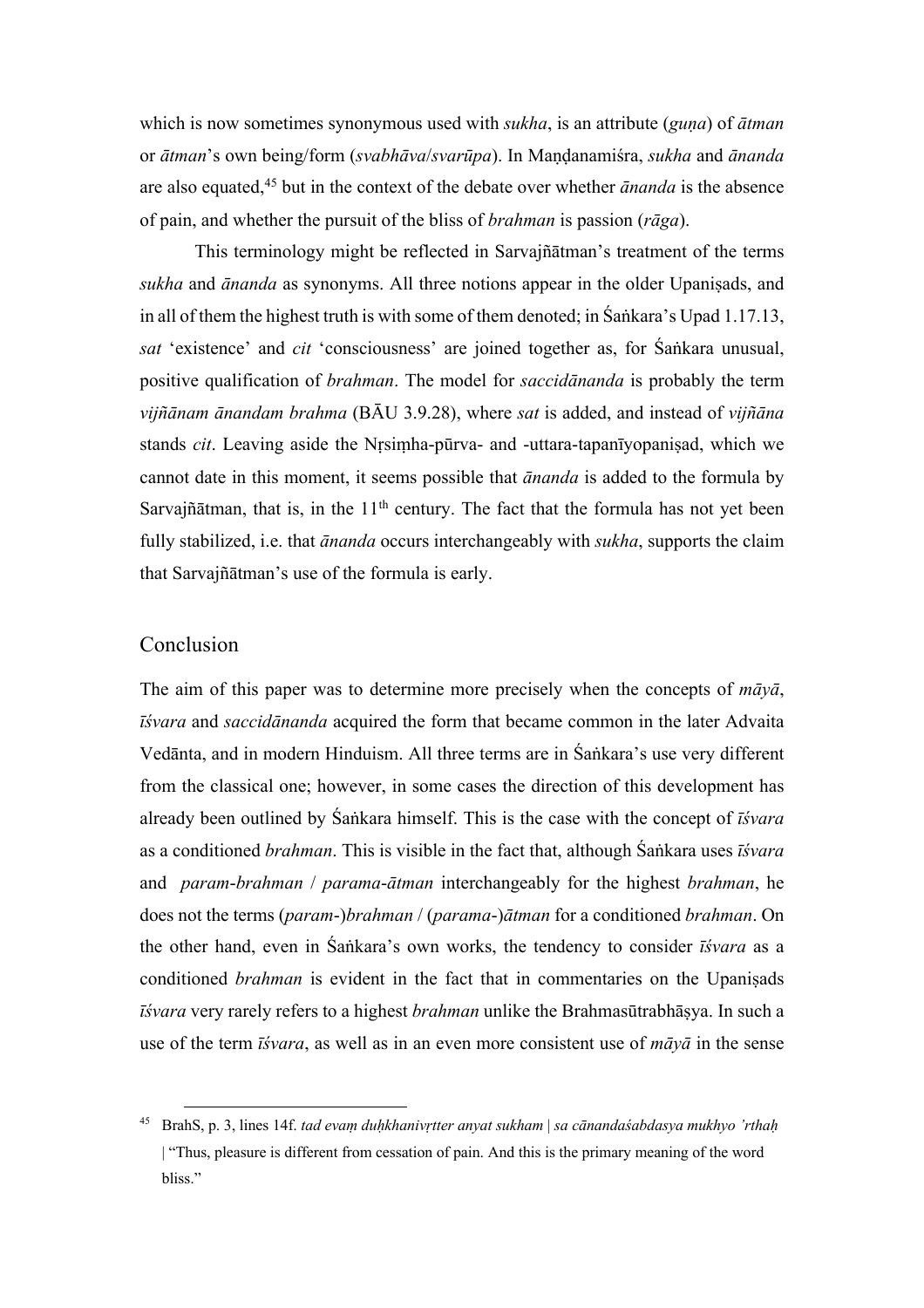of magician's trickery, Upaniṣad commentaries differ from the Brahmasūtrabhāṣya which is another possible indication that the Upanisad commentaries and BSBh did not originate in the same period of Śaṅkara's literary activity.<sup>46</sup> Although for Jñānaghana *īśvara* is already a conditioned *brahman*, and Sarvajñātman precisely communicates this idea and outlines the concept, the interchangeability of terms for the highest and conditioned *brahman* persisted for some time as evident in the commentary on the ŚvU probably composed around  $12<sup>th</sup>$  c. or later.

Maṇḍanamiśra was actually the one who played a decisive role in the idea that ignorance and *māyā* are the same, and that *māyā* is neither existing nor non-existent, but inexplicable. The root of the idea of *māyā* as the substance from which illusory phenomena is created, could be found in Vācaspatimiśra. This development, which was crystallized by Prakāśātman and Sarvajñātman, is quite independent of Śaṅkara. Unlike the idea of two powers of ignorance/*māyā* which, although also established by Maṇḍanamiśra, relies terminologically on Śaṅkara's commentary on BĀU 1.3.18 and 2.1.12 where the idea of concealment (*avaraṇa*) occurs.

*Brahman* as *ānanda* is an old Upaniṣadic concept and it is not surprising that in Vedānta there have been debates about whether *ānanda* is a quality or *brahman*'s own being. Śaṅkara bypassed the problem, referring to it only when the need for it occurs, while his successors found a way to incorporate the idea into the system without violating the principle of the totality of *brahman*. The very popular idea of *brahman* as existence, consciousness and bliss appeared relatively late, firstly only as existence and consciousness in Śaṅkara's Upadeśasahasrī, and then, probably from Sarvajñātman onwards, the formula takes its well-known form, although the compound is not yet fully stabilized as *sukha* appears interchangeably with *ānanda*. Mandanamiśra, with his discussion of *ānanda*, which cannot be a property of *brahman*, and the equation of *sukha* and *ānanda*, again played a crucial role in shaping this classical Advaita concept.

Texts and abbreviations

 $B\bar{A}U = B$ rhadāranyaka-Upaniṣad

<sup>&</sup>lt;sup>46</sup> In Andrijanić (2016) I tried to argue that the Upanisad commentaries were composed after BSBh.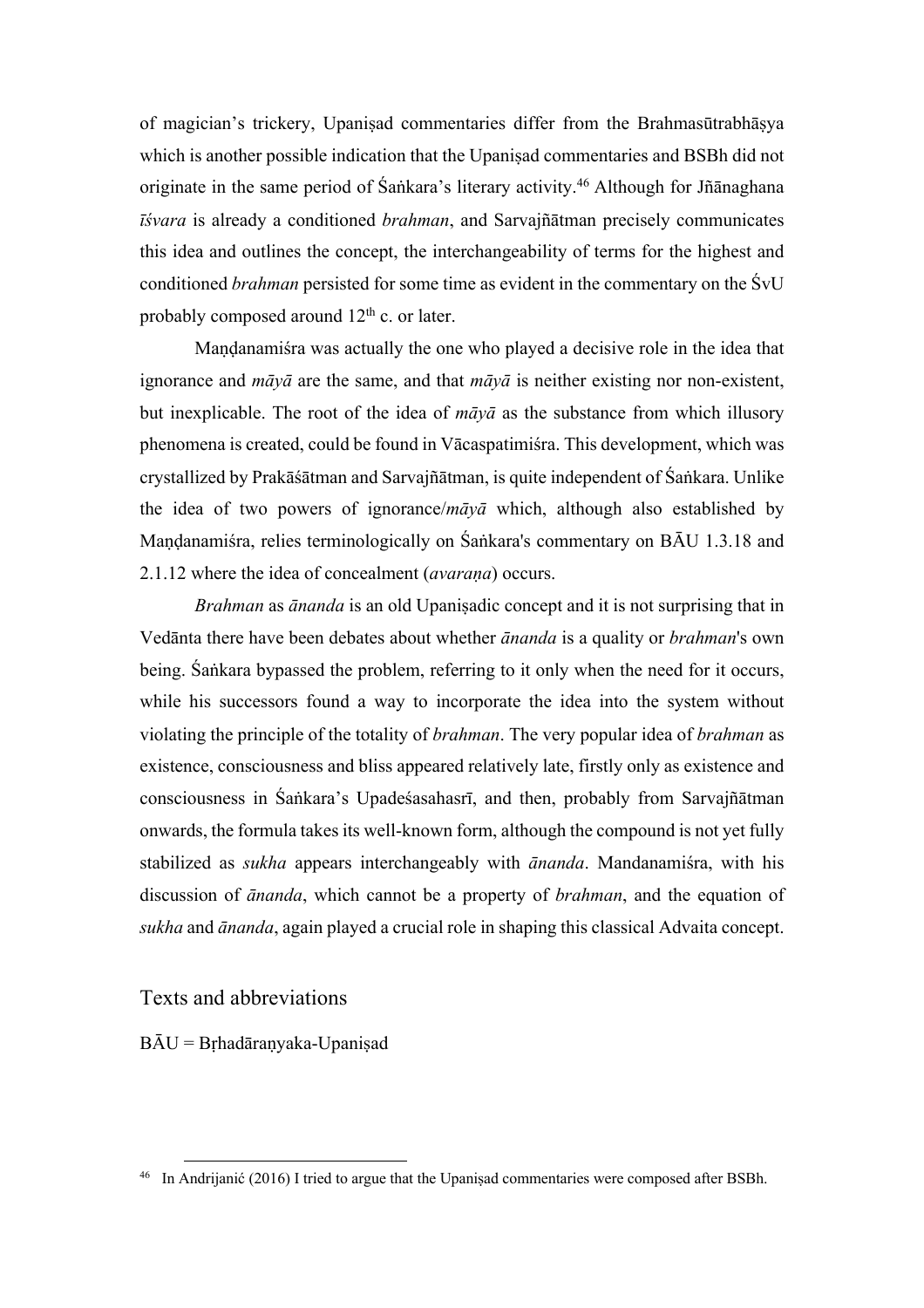- BĀUBh = Bṛhadāraṇyaka-Upaniṣad-Bhāṣya, *Ten Principal Upaniṣads with Śaṅkarabhāṣya, Works of Śaṅkarācārya in original Sanskrt*, vol. 1, Delhi: Motilal Banarsidass, 2007 (first edition 1964).
- BĀUBhV = Bṛhadāraṇyaka-Upaniṣad-Bhāṣya-Vārtika (Sureśvara)
- $Bh\bar{a}$ matī = Brahmasūtra-Śāṅkarabhāsyam with the commentaries: Bhāsyaratnaprabhā of Govindānanda, Bhāmatī of Vācaspati Miśra, Nyāyanirṇaya of Ānandagiri. Ed. by J.L. Shastri. Delhi: Motilal Banarsidass, 1980.
- BhG = Bhagavadgītā
- BhGBh = Bhagavad-Gītā-Bhāṣya, Śrīmad Bhagavad Gītā Bhāṣya of Śrī Śaṅkarācārya with Text and English Translation. Ed. & Tr. by Krishna Warrier, A.D. Madras: Sri Ramakrishna Math, 2007.
- BrahS = Brahmasiddhi by Ācārya Maṇḍanamiśra with commentary by Śaṅkhapāni. Ed. by Kuppuswami Sastri. Madras: Government oriental manuscript Series No. 4, 1937.
- BSBh = Brahma-Sūtra-Bhāṣya, Brahmasūtra with Śaṅkarabhāṣya, Works of Śaṅkarācārya in original Sanskrt, vol. III., Delhi: Motilal Banarsidass, 2007 (first edition 1965).
- GK = Gauḍapādīya-Kārikā
- GKBh = Gauḍapādīya-Kārikā-Bhāṣya
- $\overline{I}UBh = \overline{I}\sin\theta$  Upanisad-Bhāsya
- KaUBh = Kaṭha-Upaniṣad-Bhāṣya
- MUBh = Muṇḍaka-Upaniṣad-Bhāṣya
- NaisS = Naiskarmyasiddhi
- NṛptU/ NṛutU = Nṛsiṃhapūrvottaratapanīyopaniṣat. Śrimac-Chaṅkrācārya-viracitapūrvotapanīyabhāṣya-Vidyāraṇya-praṇītottaratapanīya-dīpikābhyāṃ sametā. Ed. Vināyaka Gaṇeśa Āpte, Ānandāśramasaṃskṛtagranthāvaliḥ 30, 1929 (1st ed. 1895).
- PañcP = Pañcapādikā, The Pañcapādikā of Padmapāda, Vol. II. Part I. Sanskrit Text. Ed. Rāmaśāstrī Bhāgavatāchārya. The Vizianagram Sanskrit Series No. 3. Benares: E.J. Lazarus & Co. 1891.
- PañcPV = Pañcapādikāvivaraṇa of Prakāśātman with the extracts from Tattvadīpana and Bhāvaprakāśikā, Vol. III. Sanskrit Text. Ed. Rāmaśāstrī Bhāgavatāchārya. The Vizianagram Sanskrit Series No. 5. Benares: E.J. Lazarus & Co. 1892.
- $Sams\acute{S} = Samssepašārīraka$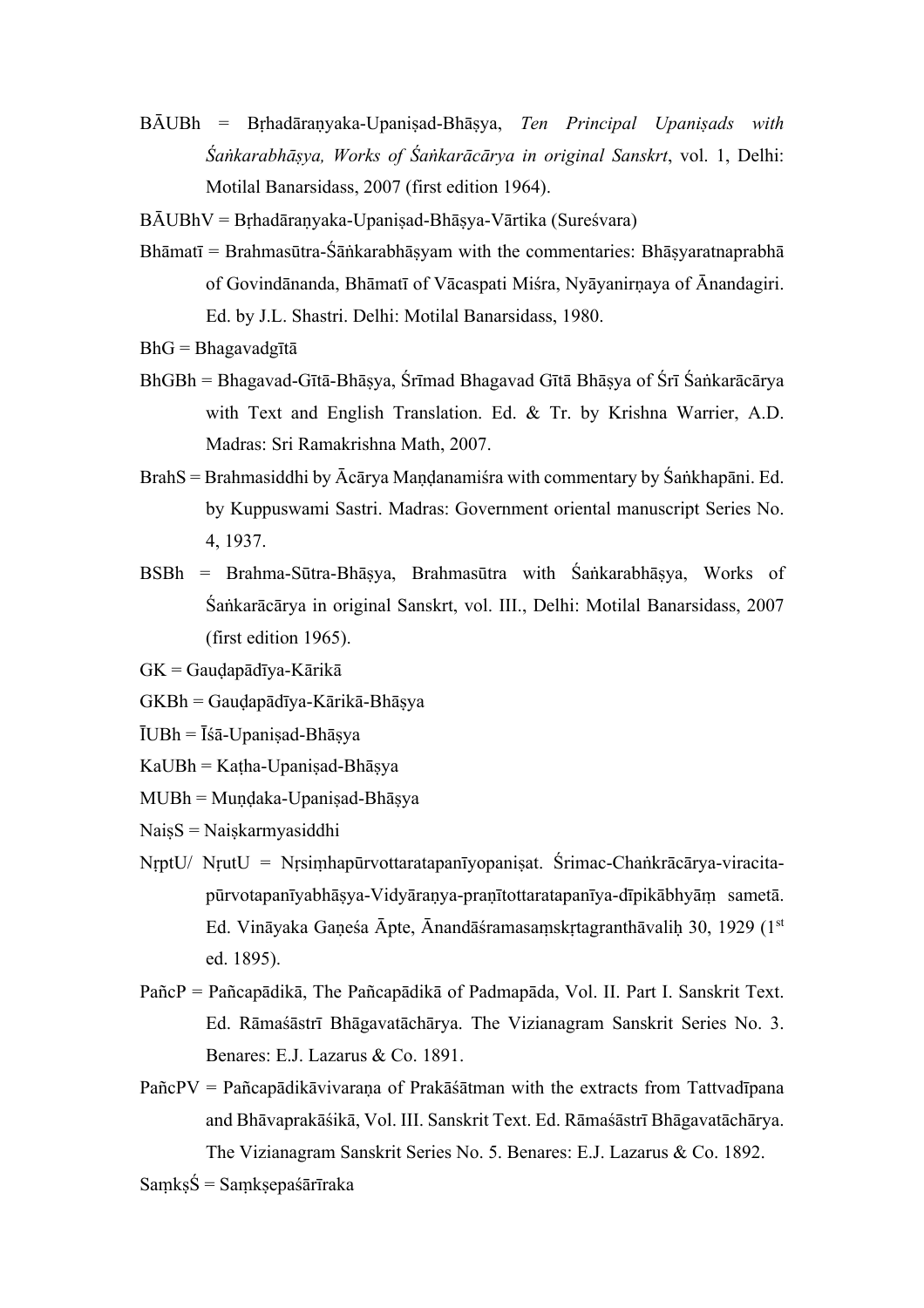TaittUBh = Taittirīya-Upaniṣad-Bhāṣya, *Ten Principal Upaniṣads with Śaṅkarabhāṣya, Works of Śaṅkarācārya in original Sanskrt*, vol. 1, Delhi: Motilal Banarsidass, 2007 (first edition 1964).

TaittUBhV = Taittirīya-Upaniṣad-Bhāṣya-Vārtika (Sureśvara)

TŚ = *Tattvaśuddhi of Jñānaghanapāda*, edited by Suryanarayana Shastri and E.P. Radhakrishnan. Madras: University of Madras (1941).

 $Upad = Upade'sasāhasrī$ 

PraśUBh = Praśna-Upaniṣad-Bhāṣya

# Bibliography

- Andrijanić, Ivan (2016). Towards a Relative Chronology of Śaṅkara's Works. *Asiatische Studien – Zeitschrift der Schweizerischen Asiengesellschaft* 70 (2), 311**–**332.
- ——— (2019). Śaṅkara and the authorship of Śvetāśvataropaniṣad-Bhāṣya. *The Journal of Hindu Studies*, 12 (3), 273–291.
- ——— (2020a). Śaṅkara and the Authorship of the Īśopaniṣad- and Kaṭhopaniṣad-Bhāṣya. *International Journal of Hindu Studies* 24, 257–282.
- ——— (2020b). The authorship of the *Chāndogyopaniṣad-Bhāṣya*: A stylometric approach. In B. Michalak-Pikulska, M. Piela, & T. Majtczak (Eds.), *Oriental Languages and Civilizations*, 103–116. Cracow: Jagiellonian University Press.
- (2022). The Reliability of Hacker's Criteria for Determining Śaṅkara's Authorship. *Journal of Dharma Studies*. Published online on 21 April 2022.
- Hacker, Paul (1950). Eigentümlichkeiten der Lehre und Terminologie Śaṅkaras: Avidyā, Nāmarūpa, Māyā, Īśvara. *Zeitschrift der Deutschen Morgenländischen Gesellschaft* 100, 246–286. Reprinted in *Kleine Schriften*, Wiesbaden: Franz Steiner Verlag, 69–109 (1978).
- $(1978)$ . Śaṅkarācārya and Śaṅkarabhagavatpāda. Preliminary remarks concerning the authorship problem (Korrigierte Neufassung). *Kleine Schriften*. Wiesbaden: Franz Steiner Verlag, 41 – 59. Originally published in *New Indian Antiquary* 9 (1947), 175–186.
- Hellwig, O. & Nehrdich, S. (2018). Sanskrit Word Segmentation Using Character-level Recurrent and Convolutional Neural Networks. *Proceedings of the 2018*